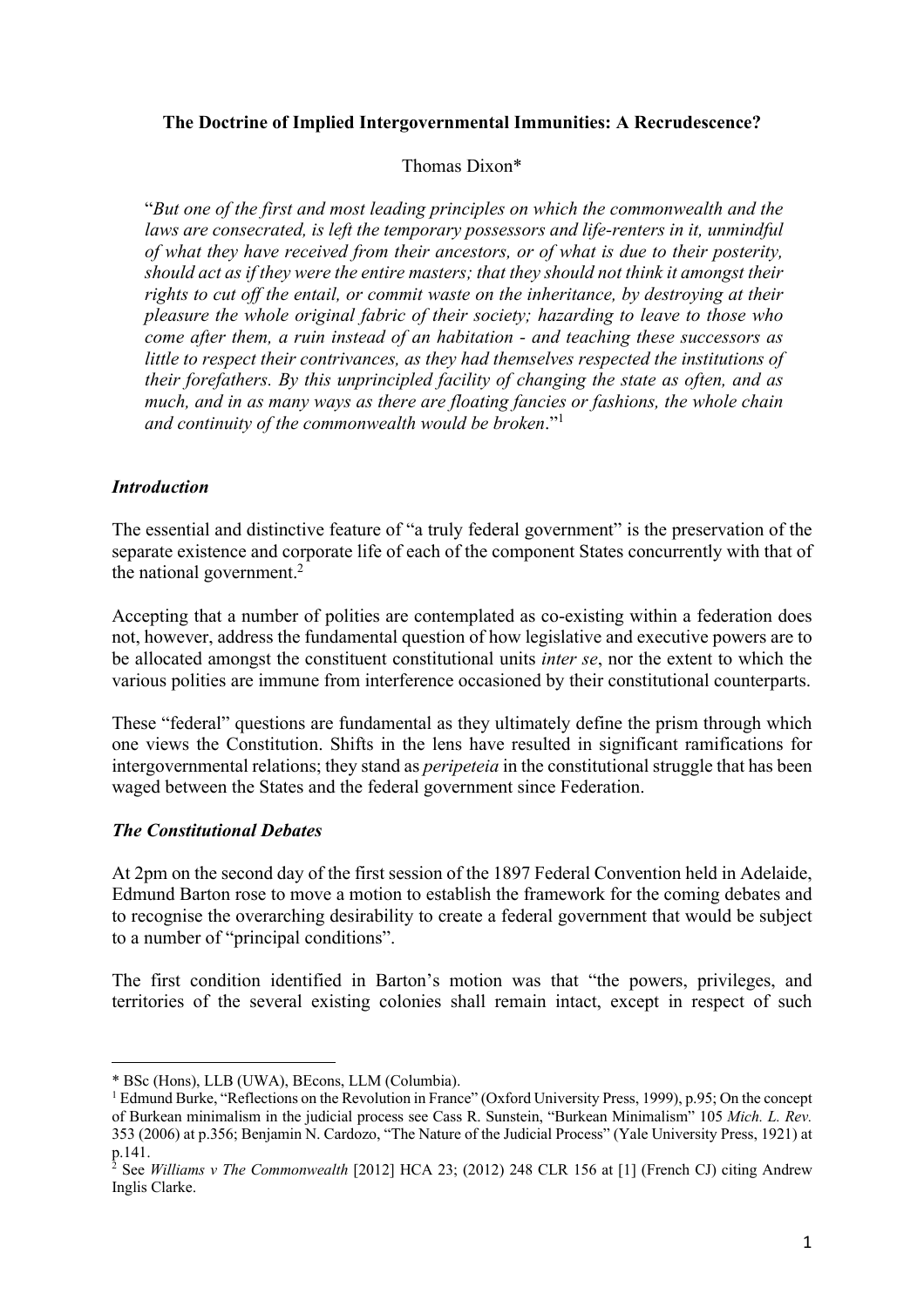surrenders as may be agreed upon to secure uniformity of law and administration in matters of common concern".3

The language of Barton's motion was redolent of the allocation of powers contemplated by the draft constitution compiled years earlier aboard the *Lucinda*. The 1891 draft contained the forerunner to what is now s.107 of the Constitution.<sup>4</sup> The predecessor to s.107 echoed Diceyan conceptions of co-ordinate federalism in which the various integers of the federation remain sovereign within their own spheres of competency. Based on the Tenth Amendment to the US Constitution and Article 3 of the Swiss model<sup>5</sup>, the draft clause provided that all powers not exclusively vested in the Commonwealth parliament were "reserved to" and would "remain vested in" the parliaments of the States. The provision was referred to as the "reservations clause" until the 1898 Melbourne-session recension saw the clause take on its final form.6 Section 107 would feature prominently in early High Court jurisprudence, and in the establishment of the doctrine of implied intergovernmental immunities.<sup>7</sup>

Against this background, it came as little surprise that the view ventured by Alfred Deakin in the course of the 1897 Convention debates was that it was "more probable that the States will over-awe the Federal Government" rather than the other way around as, given the Commonwealth's "limited scope", it would "be a completely feeble power when opposed to the great States growing up in this continent".8

Consistent with these early views, the Constitution ultimately born of the debates was one which expressly preserved and continued the otherwise plenary powers of the colonies into the original States<sup>9</sup>, established a Supreme Court with the power of judicial review to stand as a check against the rampant arrogation of power by the federal government, and provided for a powerful Senate to act as a balance against the threat of domination by the large States.10

Certain grants of power were necessarily exclusive to the new national government<sup>11</sup>, and others were designed to be concurrent with the plenary legislative powers of the Original

<sup>3</sup> Tuesday 23 March 1897 in "Official Report of the National Australasian Convention Debates. Adelaide, March 22 to May 5 1897" (C.E. Bristow, Government Printer, 1897) at p.88; Ronald Norris, "The Emergent Commonwealth; Australian Federation: Expectations and Fulfilment 1889-1910" (Melbourne University Press, 1975) at p.4.

<sup>4</sup> *Convention Debates, Sydney* (1891), pp.849; Andrew Inglis Clark's Draft Constitution of 1891 provided that the legislative powers of the Colonial Parliaments would remain vested except for the powers "transferred or delegated" to the new Federal Government: Nicholas Aroney "The Constitution of a Federal Commonwealth – the making and Meaning of the Australian Constitution" (Cambridge University Press, 2009) at p.256.

<sup>&</sup>lt;sup>5</sup> The Tenth Amendment to the US Constitution provides that "[t]he powers not delegated to the United States by the Constitution, nor prohibited by it to the States, are reserved to the States respectively, or to the people".

<sup>6</sup> Nicholas Aroney, "The Constitution of the Federal Commonwealth" (Cambridge University Press, 2009) at pp.257-258.

Adam Sharpe, "State Immunity from Commonwealth Legislation: Assessing its Development and the Roles of Sections 106 and 107 of the Commonwealth Constitution" [2012] *UWALawRw* 23; (2012) 36(2) *University of Western Australia Law Review* 252 at p.254; *Spence v Queensland* [2019] HCA 15 at [6], [46]-[48] (Kiefel CJ, Bell, Gageler & Keane JJ).

<sup>8</sup> 30 March 1897 (Adelaide session).

<sup>9</sup> For example, *R v Barger* [1908] HCA 43; (1908) 6 CLR 41 at 67 (Griffith CJ, Barton & O'Connor JJ) relying upon s.107 of the Constitution.

<sup>10</sup> See *Bank of NSW v Commonwealth* [1948] HCA 7; (1948) 76 CLR 1 at p.363 (Dixon J).

<sup>&</sup>lt;sup>11</sup> For example, Defence (s.51(vi)), Fisheries in Australian waters beyond territorial limits (s.51(x)), Currency  $(s.51(xii))$ , Immigration and emigration  $(s.51(xxvii))$ , and External Affairs  $(s.51(xxix))$ .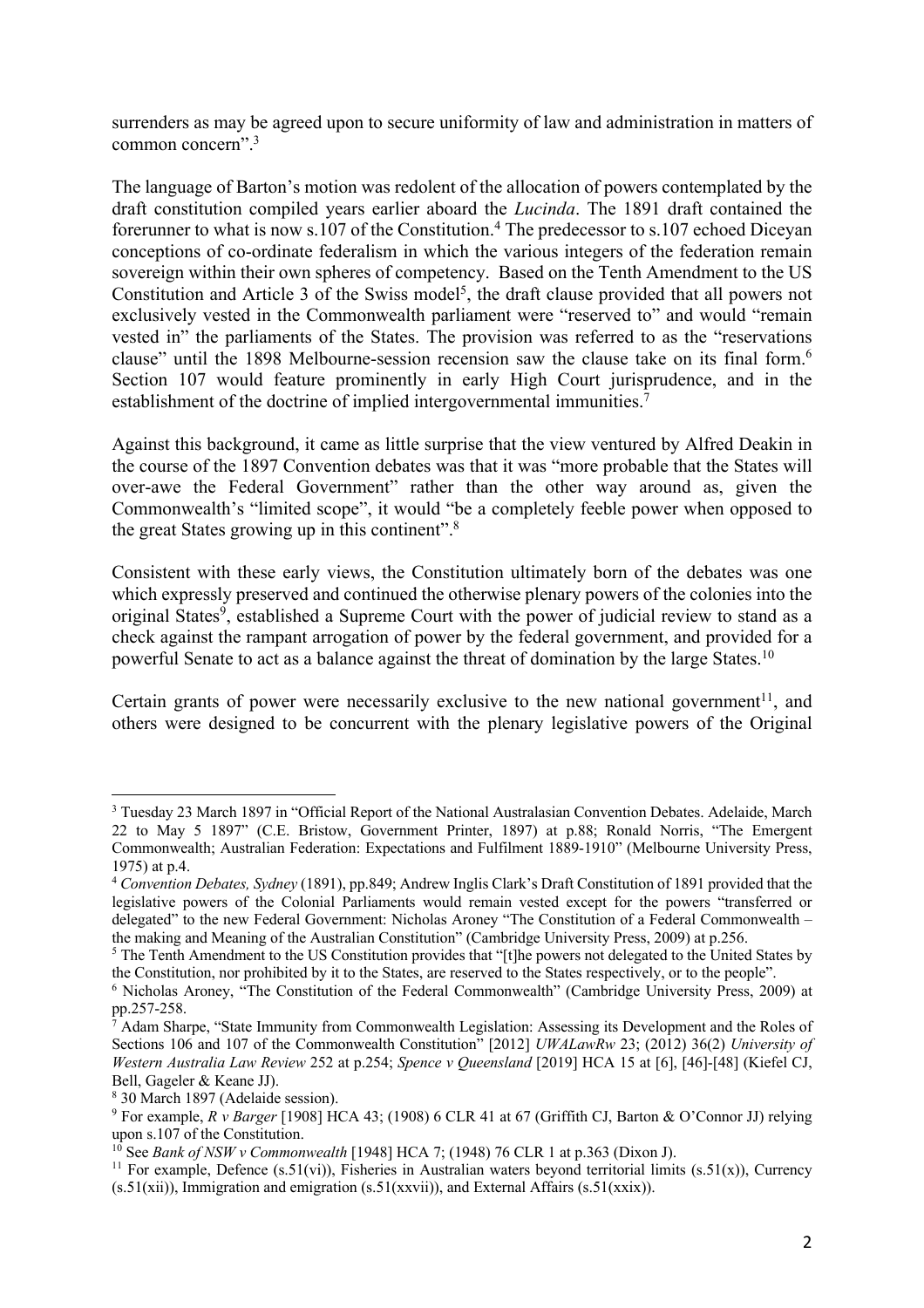States.<sup>12</sup> In areas which squarely fell within the domain of national concern, such as defence, currency, external affairs and immigration, the Framers wished to create a "popular and central government for the whole of Australia".13 However, we find important signposts in the allocation of the enumerated legislative powers where the Framers attempted to establish barriers against encroachment into areas of traditional State governance such as internal trade and commerce, taxation, banking, insurance, railway acquisition and construction, and conciliation and arbitration.14

Thus the daedal hands of the Framers guided the creation of an instar offspring of co-ordinate but limited competency – nourished at birth by the parsimonious allocation of powers designed to weaken the imago States only to the extent necessary to breathe life into the embryonic national polity.<sup>15</sup> The US Constitution, which served as an "incomparable model" for its Australian progeny<sup>16</sup>, was ratified by the people of the 13 original states on terms designed to secure their liberties.<sup>17</sup> So too would the Australian facsimile be sold to the people of the colonies as a bulwark against aggrandisement and usurpation at the expense of the enfeebled States.18 Ontogeny recapitulated phylogeny.

Or so it was thought.

### *Federation to Engineers*

Following Federation, the three original members of the High Court adopted a method of interpretation informed by their experience as leading proponents in the Convention debates and as framers of the Constitution.19

The argument ran that the Preamble and covering clauses of the *Commonwealth of Australia Constitution Act 1900* (UK) evidenced a compact predicated on the agreement of the people of the Australian colonies whereby the Original States were to be constituent elements of a federal Commonwealth.20 Whereas the Constitution identified only a finite number of legislative

<sup>&</sup>lt;sup>12</sup> John Quick & Robert Randolph Garran, "The Annotated Constitution of the Australian Commonwealth" (LexisNexis Butterworths, 1901) at p.933-937.

<sup>&</sup>lt;sup>13</sup> Alfred Deakin, *Convention Debates, Melbourne* (24 January 1898), p.202.

<sup>&</sup>lt;sup>14</sup> See, for example, subsections 51(i), (ii), (xiii), (xiv), (xxxiii), (xxxiv) and (xxxv) respectively. Each placitum contains words of limitation upon the federal head of power by reference to the States.

<sup>&</sup>lt;sup>15</sup> John Quick & Robert Randolph Garran, "The Annotated Constitution of the Australian Commonwealth" (LexisNexis Butterworths, 1901) at p.333 ("The primary and fundamental meaning of a federation .. is its capacity and intention to link together a number of co-equal societies or States.. It implies that the union has created a new State, without destroying the old States; that the duality is in the essence of the State itself that there is a divided sovereignty, and a double citizenship").

<sup>&</sup>lt;sup>16</sup> Owen Dixon, "The law and the Constitution" in "Jesting Pilate – and other papers and addresses" (Sweet  $\&$ Maxwell Ltd, London, 1965) at p.44.

<sup>&</sup>lt;sup>17</sup> One such term being the promise of a Bill of Rights: Akhil Reed Amar, "America's Constitution, A Biography", (Random House, 2005) at pp.316-317; *Federalist* No.84 (Hamilton).<br><sup>18</sup> Sections 106 and 107 of the Commonwealth Constitution together provide that the constitution of each State

shall, subject to the Commonwealth Constitution, continue to operate, and that every power of a State Parliament shall continue unless exclusively vested in the Commonwealth or withdrawn from the State.

<sup>19</sup> Griffith CJ, Barton and O'Connor JJ.

<sup>20</sup> *Commonwealth of Australia Constitution Act 1900* (UK), Preamble, ss. 3 and 6; *Federated Amalgamated Government Railway & Tramway Service Association v New South Wales Railway Traffic Employees Association* [1906] HCA 94; (1906) 4 CLR 488 (*Railway Servants' Case*) at 534 (Griffith CJ, Barton & O'Connor JJ) ("The Constitution Act is not only an Act of the Imperial legislature, but it embodies a compact entered into between the six Australian Colonies which formed the Commonwealth"); Nicholas Aroney, "The Ghost in the Machine: Exorcising Engineers" (Paper presented at the Fourteenth Conference of the Sir Samuel Griffith Society, 2002).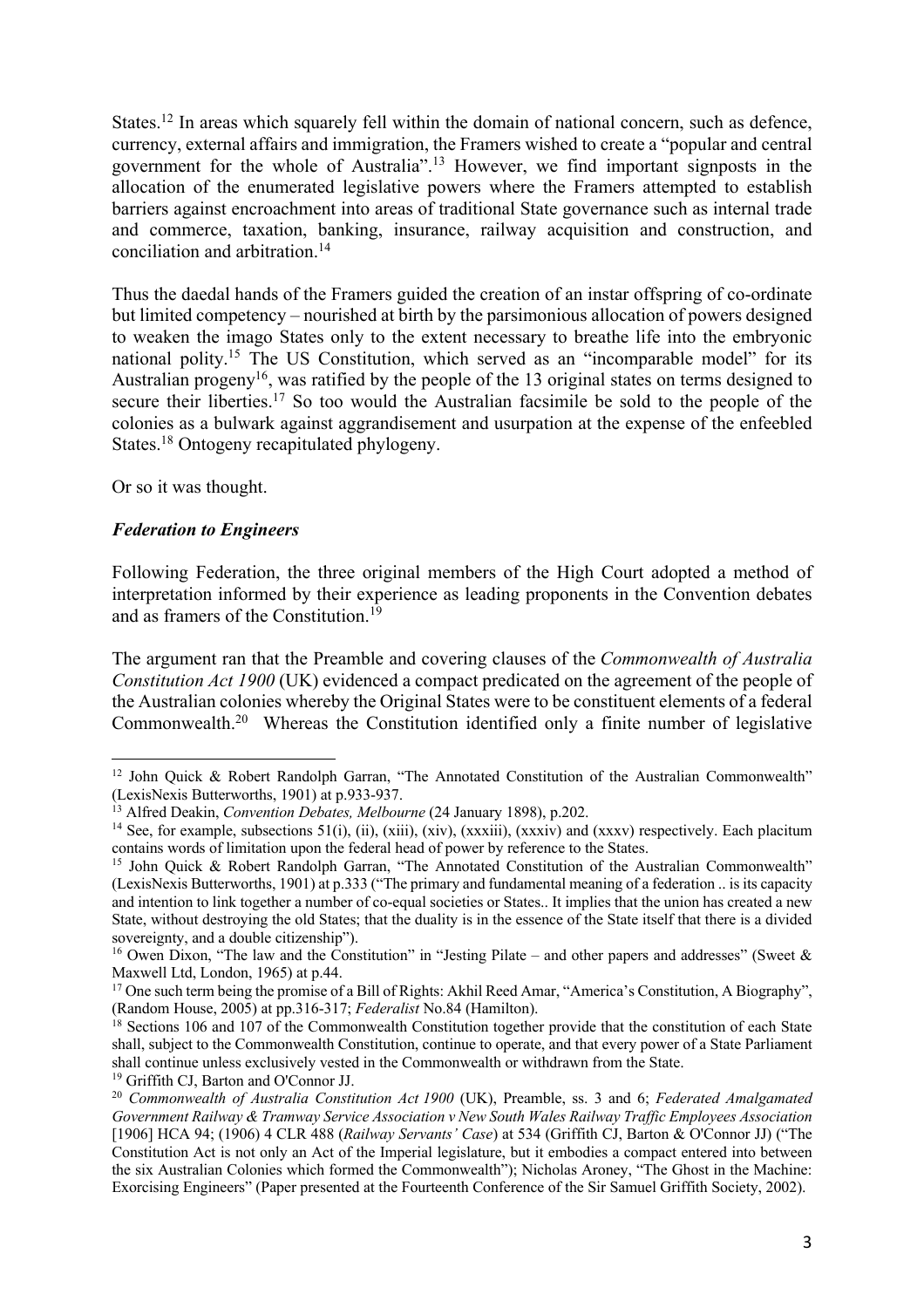powers in s.51 as conferred on the Commonwealth, ss.106 and 107 preserved and continued the otherwise plenary powers of the colonies into the Original States.

Applying this 'federal compact' approach to constitutional interpretation, Griffith CJ thus stated (in a case in which the validity of a State Act imposing a license fee on brewers was challenged):

In construing a Constitution like this it is necessary to have regard to its general provisions as well as to particular sections, and to ascertain from its whole purview whether the power to deal with such matters was intended to be withdrawn from the States, and conferred upon the Commonwealth. The Constitution contains no provisions for enabling the Commonwealth Parliament to interfere with the private or internal affairs of the States, or to restrict the power of the State to regulate the carrying on of any businesses or trades within their boundaries.<sup>21</sup>

In *D'Emden v Pedder*<sup>22</sup>, a Commonwealth officer who was required by Commonwealth legislation to give an unstamped receipt for his pay became liable to pay duty under a Tasmanian statute. The Court, in its first year, held that the Tasmanian Act impermissibly "interfered with" or "exercised control" over the Commonwealth officer. The Court based its decision upon the seminal US authority of *McCulloch v Maryland*, which had held that a US state could not tax the national bank (as "the power to tax involves the power to destroy").<sup>23</sup> Chief Justice Marshall laid down a broad principle of immunity for federal agencies from state taxation and, by implication, state regulation.<sup>24</sup> The supremacy of the federal government was central to his reasoning.25

The doctrine of Commonwealth immunity was later confirmed in *Deakin v Webb*<sup>26</sup>, a case which involved a challenge by Alfred Deakin, Australia's second Prime Minister, to a State Act which purported to tax his salary as a Commonwealth Minister. The High Court followed its decision in *D'Emden v Pedder* and, notably, placed no reliance on s.109 of the Constitution to support its judgment.

<sup>21</sup> *Peterswald v Bartley* [1904] HCA 21, (1904) 1 CLR 497 at 507 (Griffith CJ); dissent from this view began to emerge when Isaac Isaacs and Henry Bournes Higgins were appointed to the Court (*Attorney-General (NSW) v Brewery Employees Union of NSW* [1908] HCA 94, (1908) 6 CLR 469 (*Union Label Case*)) and again with the appointments of Frank Gavan Duffy (following the death of O'Connor J), Charles Power and George Rich (see for example in *Farey v Burvett* [1916] HCA 36, (1916) 21 CLR 433). Griffith CJ retired in 1919 and was replaced as Chief Justice by Adrian Knox. Barton J died in 1920 and was replaced by Hayden Starke.

<sup>22</sup> [1904] HCA 1; (1904) 1 CLR 91.

<sup>&</sup>lt;sup>23</sup> McCulloch v Maryland 17 U.S. (4 Wheat.) 316 (1819) at p.431 (Marshall CJ).

<sup>24</sup> 17 U.S. (4 Wheat.) 316 (1819) at pp.435-437. In *D'Emden*, it was thought necessary to rely upon the broad doctrine of immunity as an implication derived from the federal structure as found in *McCulloch* rather than just s.109 alone as there was no inconsistency between the State and federal Acts: see *West v Commissioner of Taxation (NSW)* [1937] HCA 26; (1937) 56 CLR 657 at p.689 (Evatt J); *cf Engineers Case* [1920] HCA 54; (1920) 28 CLR 129 at p.156 (Knox CJ, Isaacs, Rich & Starke JJ).

<sup>&</sup>lt;sup>25</sup> 17 U.S. (4 Wheat.) 316 (1819) from pp.426-436; Art. VI of the US Constitution provides: "This Constitution, and the Laws of the United States which shall be made in Pursuance thereof ... shall be the supreme Law of the Land; and the Judges in every State shall be bound thereby, any Thing in the Constitution or Laws of any State to the contrary notwithstanding". Section 109 is the cognate provision in the Commonwealth Constitution.

<sup>26</sup> [1904] HCA 57, (1904) 1 CLR 585; and confirmed again in *Baxter v Commissioner of Taxation* [1907] HCA 76, (1907) 4 CLR 1087 at pp.1132-1133 (Griffiths CJ, Barton & O'Connor JJ) despite the decision of the Judicial Committee of the Privy Council in *Webb v Outtrim* (1907) AC 81, which disapproved of *Deakin v Webb.*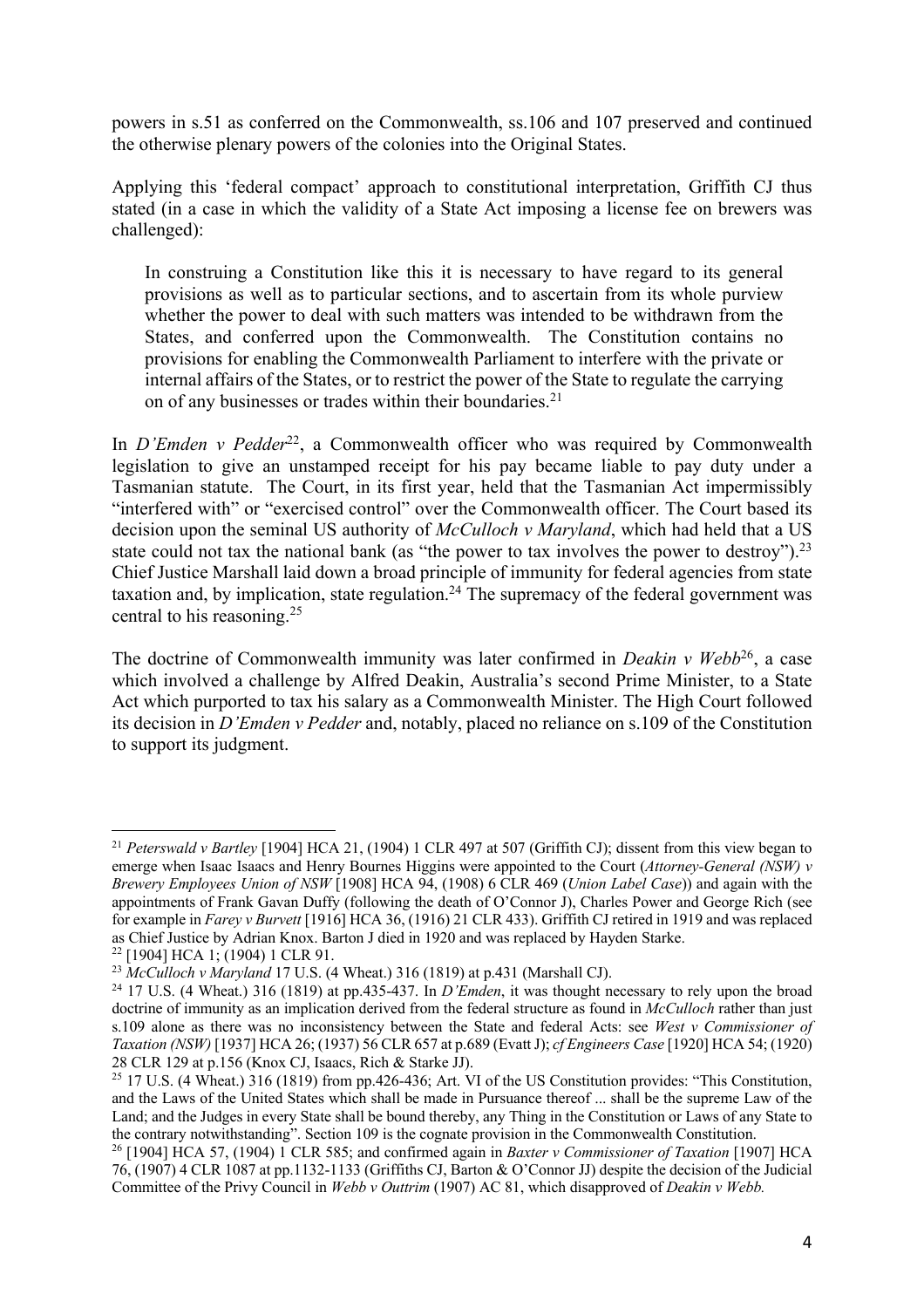By 1906, a significant development in High Court jurisprudence occurred.27 In *The Railway Servants' Case*, the High Court developed what would later be characterised as heresy – the doctrine of reciprocal immunities.<sup>28</sup>

On the question of whether the *Commonwealth Conciliation and Arbitration Act 1904* (Cth) could deal with industrial disputes defined to include "disputes in relation to employment upon State railways", the original members of the Court found that the doctrine of Commonwealth legal supremacy identified in *D'Emden v Pedder* had reciprocal operation. The consequence was that a federal law purporting to regulate the terms and conditions of employment of State railway servants was invalid.29

An unusual aspect of the expansion of the doctrine of Commonwealth immunity in *D'Emden v Pedder* to one of reciprocal immunity in *The Railway Servants' Case* was that it broke ranks with *McCulloch v Maryland* – the *fons et origo* of the doctrine of immunities. Mutual supremacy is a contradiction in terms.<sup>30</sup> However, the Court once again followed the lead of US constitutional jurisprudence by applying the ratio in *Collector v Day* which held that states were immune from federal taxation as they were "as sovereign and independent as the general government".31 As will be seen, *Collector v Day* was later overturned.

These early cases disclose the origins of what came to be known as the dual "heresies"<sup>32</sup> of the doctrine of reserved powers<sup>33</sup> and the doctrine of implied intergovernmental immunities.<sup>34</sup> It is also notable that the language used by the Court in those early days paid full deference to the States as "sovereign" entities in their own right $35$ , a characterisation which would later be rejected.36

The doctrines of reserved powers and of implied intergovernmental immunities arose by way of implications based on the prevailing view as to the proper place of the States within the

<sup>27</sup> *Victoria v Commonwealth* [1971] HCA 16; (1971) 122 CLR 353 ("*The Payroll Tax Case*") at pp.395-396 (Windeyer J).

<sup>28</sup> *The Railway Servants' Case* [1906] HCA 94; (1906) 4 CLR 488.

<sup>&</sup>lt;sup>29</sup> The Railway Servants' Case [1906] HCA 94; (1906) 4 CLR 488 at pp.537-539 (Griffiths CJ, Barton & O'Connor JJ).

<sup>&</sup>lt;sup>30</sup> *The Engineers Case* (1920) 28 CLR 129 at p.149.<br><sup>31</sup> 78 U.S. (11 Wall.) 113 (1871) at p.126 (Nelson J).

<sup>&</sup>lt;sup>32</sup> Victoria v The Commonwealth [1971] HCA 16; (1971) 122 CLR 353 at 396 (Windeyer J) (*Payroll Tax Case*). <sup>33</sup> See also *Huddart, Parker & Co Pty Ltd v Moorehead* [1909] HCA 36; (1909) 8 CLR 330 where the Court found section of the *Australian Industries Preservation Act 1906* (Cth) (which purported to regulate anti-competitive activities of corporations) were not supported by the corporations power as they represented "an invasion of the field of domestic trade, a matter which is reserved to the States" as s.51(xx) of the Constitution was to be read consistently with s.51(i) which contained a contained 'definite and distinct' limitation on Commonwealth regulation of intrastate trade and commerce: at pp.350, 353-354 (Griffith CJ).

<sup>&</sup>lt;sup>34</sup> Sir Robert Garran described it as "the reciprocal doctrine of non-interference": Robert Garran, "The Development of the Australian Constitution", (1924) 40 *Law Quarterly Review* 202 at 215; Both the States and the Commonwealth and their respective instrumentalities were immune from any law passed by the other wherever such laws would in some way "fetter, control, or interfere with, the free exercise of the legislative or executive power": *D'Emden v Pedder* [1904] HCA 1; (1904) 1 CLR 91 at 111 (Griffith CJ).

<sup>35</sup> *D'Emden v Pedder* [1904] HCA 1; (1904) 1 CLR 91 at p.109 (Griffith CJ, Barton & O'Connor JJ).

<sup>&</sup>lt;sup>36</sup> *Commonwealth v NSW* (1923) 32 CLR 200 at p.210 (Isaccs, Rich & Starke JJ) (the High Court held it had jurisdiction to entertain an action for a tort brought by the Commonwealth against a State its consent: "The appellation 'sovereign State' as applied to the construction of the Commonwealth Constitution is entirely out of place, and worse than unmeaning") at p.218 (Higgins J); *NSW v Commonwealth (No 1)* [1932] HCA 7; (1932) 46 CLR 155 at p.183 (Starke J), p.221 (Evatt J), p.221 (McTiernan J).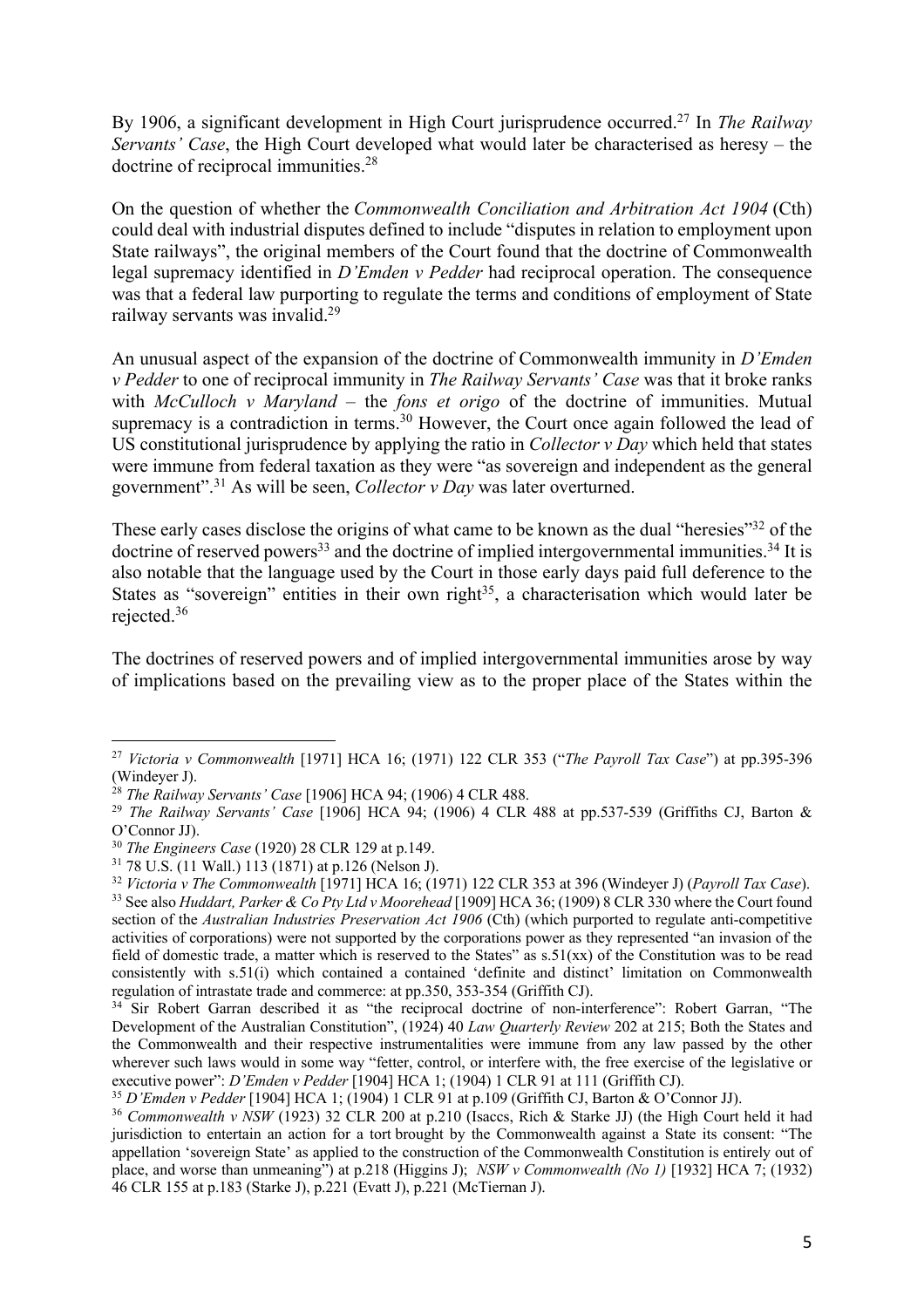federal structure. However, as will be seen, a different conclusion is reached if the inquiry begins from the starting point of the constitutional text itself.<sup>37</sup>

# *The Engineers Case*

Two decades after Federation the "heresies" were "exploded" in the *Engineers Case* when a union sought a federal award covering State government instrumentalities*.* <sup>38</sup> With the three original members of the Court now gone, the compactual theory, reliant as it was on implications derived from the basic structure, was swept aside.<sup>39</sup>

The Constitution was now to be interpreted as a statute of the Imperial Parliament according to the "settled rules of construction".40 As a result, once a power had been identified as conferred on the Commonwealth Parliament, no implication prohibiting the exercise of that power arose because of notions of reserved State powers or State immunities.

Perhaps the somewhat ironic result of the explosion of pre-*Engineers* heresies is that the methodology the Griffith Court employed had fairly solid doctrinal support. Marshall CJ in *McCulloch v Maryland - a case that sits squarely on the Mount Rushmore of canonical legal* precedent - did not adopt a clause-bound textualist approach to interpreting the US Constitution when it came to the issue of whether Congress acted within power in creating a national bank, and whether a State in turn had the power to tax it.<sup>41</sup> The creation of a bank was not amongst the enumerated powers in Article I, but Marshall CJ rejected the notion that a constitution should "contain an accurate detail of all the subdivisions of which its great powers will admit", for to do so "would partake of the prolixity of a legal code".<sup>42</sup> Rather, Marshall CJ employed an holistic analysis based on "a fair construction of the whole instrument" with all attendant implications and incidents that arise from the nature of the document under review.<sup>43</sup>

The US methodology understandably proved highly persuasive to the High Court in its formative years, because similar issues arose where the components of the federal structures found themselves in direct conflict. Such methodology was rejected for the literalist approach adopted in *Engineers.*<sup>44</sup>

# *The Development of the Immunities Doctrine in the USA*

It is important to appreciate that the development of the doctrine of immunities in the USA often foreshadowed a change in direction in Australian High Court jurisprudence. Sir Owen

<sup>37</sup> *New South Wales v Commonwealth* [2006] HCA 52; [2006] HCA 52; (2006) 229 CLR 1 (*Work Choices Case*) at p.120, [191] (Gleeson CJ, Gummow, Hayne, Heydon and Crennan JJ).

<sup>38</sup> *Amalgamated Society of Engineers v Adelaide Steamship Co Ltd* [1920] HCA 54; (1920) 28 CLR 129 (*The Engineers' Case*).

<sup>&</sup>lt;sup>39</sup> And in doing so overruled *The Railway Servants Case* as "Mutual supremacy is a contradiction of terms": *Engineers' Case* [1920] HCA 54; (1920) 28 CLR 129 at 157 (Knox CJ, Isaacs, Rich & Starke JJ).

<sup>40</sup> *Engineers' Case* (1920) 28 CLR 129 at 145ff (Knox CJ, Isaacs, Rich & Starke JJ) (referring to "a vague, individual conception of the spirit of the compact"); 161-2, 165 (Higgins J).

<sup>41</sup> Akhil Reed Amar, "America's Unwritten Constitution" (Basic Books, 2013) at p.24.

<sup>42</sup> 17 U.S. 316 at 407.

<sup>43</sup> 17 U.S. 316 at 406.

<sup>44</sup> The doctrines taken from *McCulloch v Maryland* underpinned such pre-*Engineers* cases as *D'Emden v Pedder*  [1904] HCA 1; (1904) 1 CLR 91, *Deakin v Webb* [1904] HCA 57; (1904) 1 CLR 585 and *Baxter v Commissioners of Taxation (NSW)* [1907] HCA 76; (1907) 4 CLR 1087 but the seminal US authority was referred to only once in the *Engineers' Case* itself (in the judgment of Higgins J, at p.136).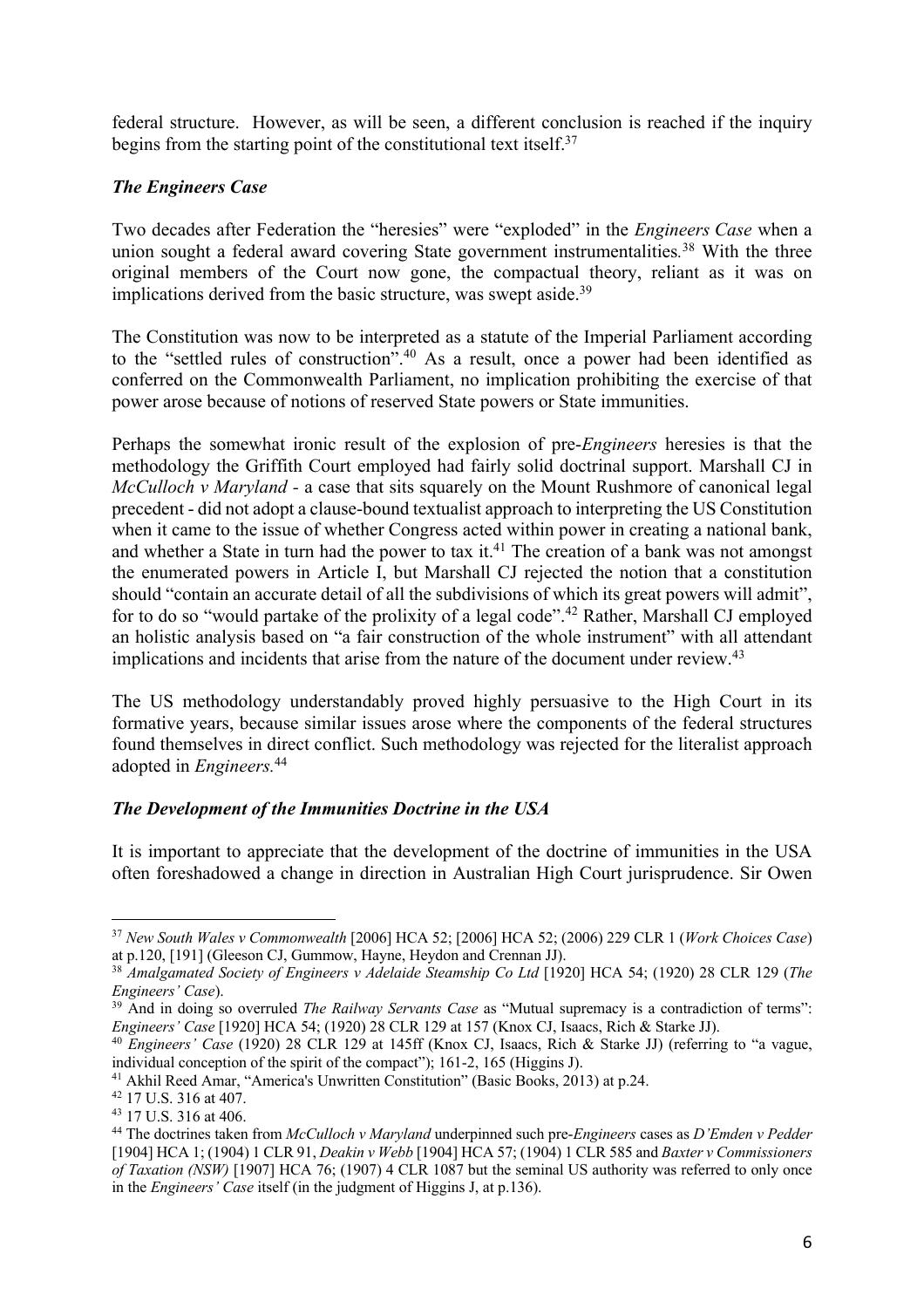Dixon described a "striking parallel" between the development of the immunities doctrine in the USA and Australia.45

As we have seen, the doctrine of federal government immunity *McCulloch v Maryland* spawned *Peterswald v Bartley* and the cases following. The broad principle from *McCulloch* was that the states had no power, by taxation or otherwise, to retard, impede, burden or control the laws enacted by Congress or their execution.<sup>46</sup> There was no reciprocal doctrine laid down in *McCulloch* because, it was reasoned, the states were adequately protected through their representation in Congress.47

In *Weston v Charleston*48, Marshall CJ extended the *McCulloch* doctrine beyond instrumentalities to non-discriminatory laws of general application. In *Weston*, a city tax was invalidated in its application to privately-held US bonds. A further extension of the doctrine occurred in *Dobbins v Erie County*<sup>49</sup> in which the captain of a federal revenue cutter was assessed for county taxes. The county tax was held invalid as it interfered with the constitutional means employed by the federal government to execute its constitutional powers.

A major development occurred when the Court struck down a federal income tax of general application levied on the income of a State judge in *Collector v Day.*<sup>50</sup> *Collector v Day*  purported to apply *Dobbins*, but the Court reasoned that *both* the states and the federal government were each supreme in their own spheres of competency.51 Thus the doctrine of reciprocal immunity was born. Significantly, *Dobbins* and *Collector* remained good law until they were overruled in 1939 in the midst of the greatest centralisation of power the republic had ever witnessed: the New Deal.<sup>52</sup>

A year before *Melbourne Corporation* was decided in 1947, the US Supreme Court held that the State of New York, in the sale of mineral waters owned and operated by the State, was not immune from a general tax imposed on mineral waters by federal legislation.<sup>53</sup> In *New York v United States* the Court recognised that, whilst one government in a federation could not destroy its counterparts, the extension of government into private sector trading activities had

<sup>&</sup>lt;sup>45</sup> Owen Dixon, "Marshall and the Australian Constitution" in "Jesting Pilate – and other papers and addresses" (Sweet & Maxwell Ltd, London, 1965) at p.172.

<sup>&</sup>lt;sup>46</sup> 17 U.S. (4 Wheat.) 316 (1819) at p.436 ("The Court has bestowed on this subject its most deliberate consideration. The result is a conviction that the States have no power, by taxation or otherwise, to retard, impede, burden, or in any manner control the operations of the constitutional laws enacted by Congress to carry into execution the powers vested in the General Government. This is, we think, the unavoidable consequence of that supremacy which the Constitution has declared").

<sup>&</sup>lt;sup>47</sup> 17 U.S. (4 Wheat.) 316 (1819) at p.435 ("The people of all the States, and the States themselves, are represented in Congress, and, by their representatives, exercise this power. When they tax the chartered institutions of the States, they tax their constituents, and these taxes must be uniform. But when a State taxes the operations of the Government of the United States, it acts upon institutions created not by their own constituents, but by people over whom they claim no control").

<sup>48</sup> 27 U.S. (2 Pet.) 449 (1829).

<sup>49</sup> 41 U.S. (16 Pet.) 435 (1842).

<sup>50</sup> 78 U.S. (11 Wall.) 113 (1871).

<sup>&</sup>lt;sup>51</sup> 78 U.S. (11 Wall.) 113 (1871) at p.124 (Nelson J) ("The general government and the states, although both exist within the same territorial limits, are separate and distinct sovereignties, acting separately and independently of each other within their respective spheres. The former in its appropriate sphere is supreme, but the states within the limits of their powers not granted, or, in the language of the Tenth Amendment, "reserved," are as independent of the general government as that government within its sphere is independent of the states").<br><sup>52</sup> In *Graves v New York* 306 U.S. 466 (1939).

<sup>&</sup>lt;sup>53</sup> New York *v* United States 326 U.S. 572 (1946).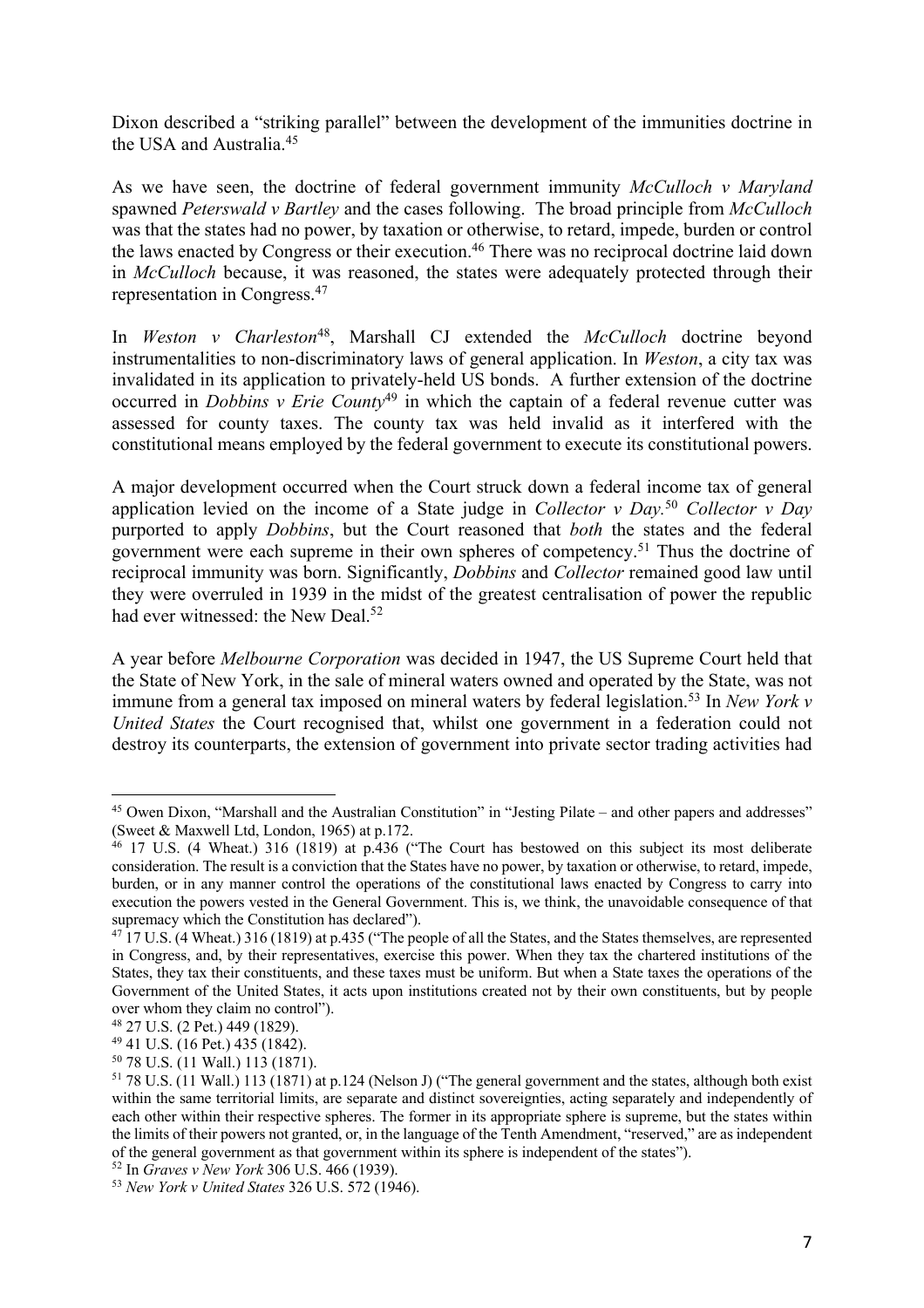made it impractical to uphold a general rule of immunity in the broad terms of the *McCulloch v Maryland* doctrine.

Chief Justice Stone in his concurring opinion in *New York v United States* held that "a federal tax discriminating against a State would be an unconstitutional exertion of power over a coexisting sovereignty within the same framework of government", and that nondiscriminatory tax "may nevertheless so affect the State .. as to interfere unduly with the State's performance of its sovereign functions of government".54 That is, there remained some activities which were necessarily governmental in character which attracted the immunity. The decision in *New York v United States* was extensively referred to in the various judgments in *Melbourne Corporation*.

# *From Engineers to The Melbourne Corporation Case*

Following *Engineers*, the issue of State and Commonwealth economic relations was brought into sharp relief with the advent of the Great Depression. The financial independence of the States was tested early on in the life of the Constitution.<sup>55</sup>

The federal government did not take up the invitation in s.94 of the Constitution (which contemplated the Commonwealth making a monthly payment to the States of "all surplus revenue" of the Commonwealth). However, the Commonwealth for some years did make *per capita* payments from the Commonwealth budget to the States in accordance with the *Surplus Revenue Act 1910* (Cth) until it was finally repealed in 1927. It was repealed at a time when the States were attempting to negotiate a funding agreement with the Commonwealth.<sup>56</sup>

A new federal *State Grants Act* in 1927 now made the *per capita* payments "subject to the terms of any agreement made between the Commonwealth and all the States".<sup>57</sup> In 1928, section 105A of the Constitution was inserted to give effect to such an agreement. A new financial agreement in which the Commonwealth took over State public debts and created a Federal Loan Council was signed on 12 December 1928.

In 1932, the Lang government in NSW failed to make interest payment on public debts due under the financial agreement with the Commonwealth. The Commonwealth passed enforcement legislation, the validity of which was upheld by the High Court.<sup>58</sup> Starke J noted that:

"It has been strenuously asserted that these Acts are an interference with the sovereign rights of the States and with the judicial power of the Commonwealth vested in its Courts. But, as has been pointed out more than once in this Court, the States are not sovereign powers. By the Constitution a restriction is placed upon their supposed sovereign rights by the grant to the Federal power of the right and power to legislate with respect to various matters. Again, one of the privileges or rights of

<sup>54</sup> 326 U.S. 572 (1946) at pp.586-587 (Stone CJ, with Justices Reed, Murphy & Burton concurring).

<sup>55</sup> Owen Dixon "Aspects of Australian Federalism" in "Jesting Pilate – and other papers and addresses" (Sweet & Maxwell Ltd, London, 1965) at p.118-119.

<sup>56</sup> Sir Robert Menzies, "Central Power in the Australian Commonwealth: An Examination of the Growth of Commonwealth Power in the Australian Federation" (Cassell & Company Ltd, London, 1967) at p.96. <sup>57</sup> Section 6.

<sup>58</sup> *NSW v Commonwealth (No 1)* [1932] HCA 7; (1932) 46 CLR 155.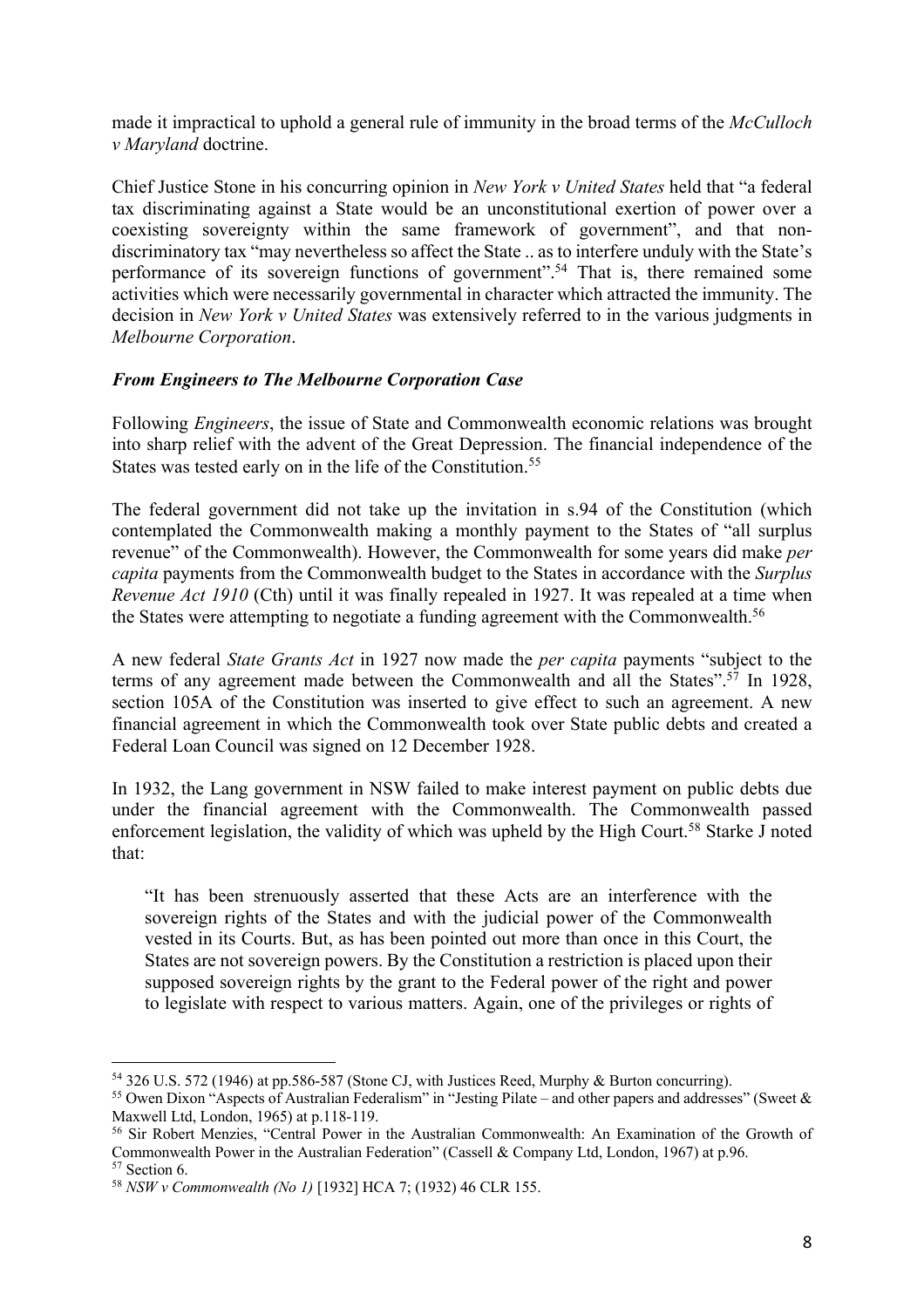a sovereign power is its immunity from action without its own consent. Yet by the Constitution this right or privilege was surrendered..".<sup>59</sup>

By the start of the WWII, the Federal Loan Council had become the instrument through which resources were concentrated to support the war effort. Following the war, the States undertook massive public works initiatives well beyond the capacity of the banks to underwrite. The Commonwealth thus took on *de facto* control over the States' works programs.<sup>60</sup>

At the same time, the seemingly temporary constitutional power permitting the Commonwealth to make grants-in-aid to the States led to a system of uniform taxation.<sup>61</sup> The High Court gave a very broad reading to s.96, permitting the Commonwealth to attach terms and conditions to the grants of monies.62 That is, the Commonwealth could insist on the States falling into line with federal policy objectives notwithstanding that there was no constitution head of power which permitted the Commonwealth to legislate in respect of the subject matters covered by the attached conditions  $63$ 

The war years increased the competition for the finite funds available to satisfy the demands of the various governments within the federation. The Commonwealth passed a series of Acts whose central aim was to take over the field of income taxation and to create uniformity in a country where State taxation rates had always been disparate. The Commonwealth did this by taxing an amount surplus to its requirement, and then using s.96 of the Constitution to grant the surplus to the States, who then in turn agreed to cease taxing in their own right.

The legislation was challenged on the basis that it all but deprived the States of any real choice in the matter. The High Court dismissed the challenges to the legislation in the *Uniform Tax Cases*. 64 In the *First Uniform Tax Case*, Latham CJ noted that, just as the Commonwealth may properly induce a State to exercise its powers by offering a tied grant<sup>65</sup>, so too could the Commonwealth use s.96 to induce a State by the same means to abstain from exercising its powers. Rich J upheld the federal legislation on the basis that the very existence of the Federation was under threat: "If the Commonwealth is to wage war effectively, it must command the sinews of war".66

The Commonwealth thereafter continued its march towards economic ascendency within the federation, and the States towards a confirmation of their subaltern, mendicant status.67 In *Ha* 

<sup>59</sup> *NSW v Commonwealth (No 1)* [1932] HCA 7; (1932) 46 CLR 155 at p.184.

<sup>60</sup> Sir Robert Menzies, "Central Power in the Australian Commonwealth: An Examination of the Growth of Commonwealth Power in the Australian Federation" (Cassell & Company Ltd, London, 1967) at pp.104-105.

<sup>&</sup>lt;sup>61</sup> Section 96 of the Constitution commences "During a period of ten years after the establishment of the Commonwealth and thereafter until the Parliament otherwise provides…"; Sir Robert Menzies, "Central Power in the Australian Commonwealth: An Examination of the Growth of Commonwealth Power in the Australian Federation" (Cassell & Company Ltd, London, 1967) from p.74.

<sup>62</sup> *Victoria v Commonwealth* (1926) 38 CLR 399, a case which approved a co-operative plan for the construction and maintenance of roads and highways.

<sup>63</sup> Similarly, "Congress may attach conditions on the receipt of federal funds": *South Dakota v Dole* 483 U.S. 203 (1987) at p.206.

<sup>64</sup> *South Australia v Commonwealth* [1942] HCA 14; (1942) 65 CLR 373 (*The First Uniform Tax Case*); *Victoria v Commonwealth* (1957) 99 CLR 575 (*The Second Uniform Tax Case*).

<sup>65</sup> As was established in *Victoria v The Commonwealth* (1926) 38 CLR 399.

<sup>66</sup> *The First Uniform Tax Case* [1942] HCA 14; (1942) 65 CLR 373 at p.437.

<sup>67</sup> Allan Fenna, "Commonwealth Fiscal Power and Australian Federalism" Volume 31(2) *UNSW Law Journal* 508 (2008) at p.521.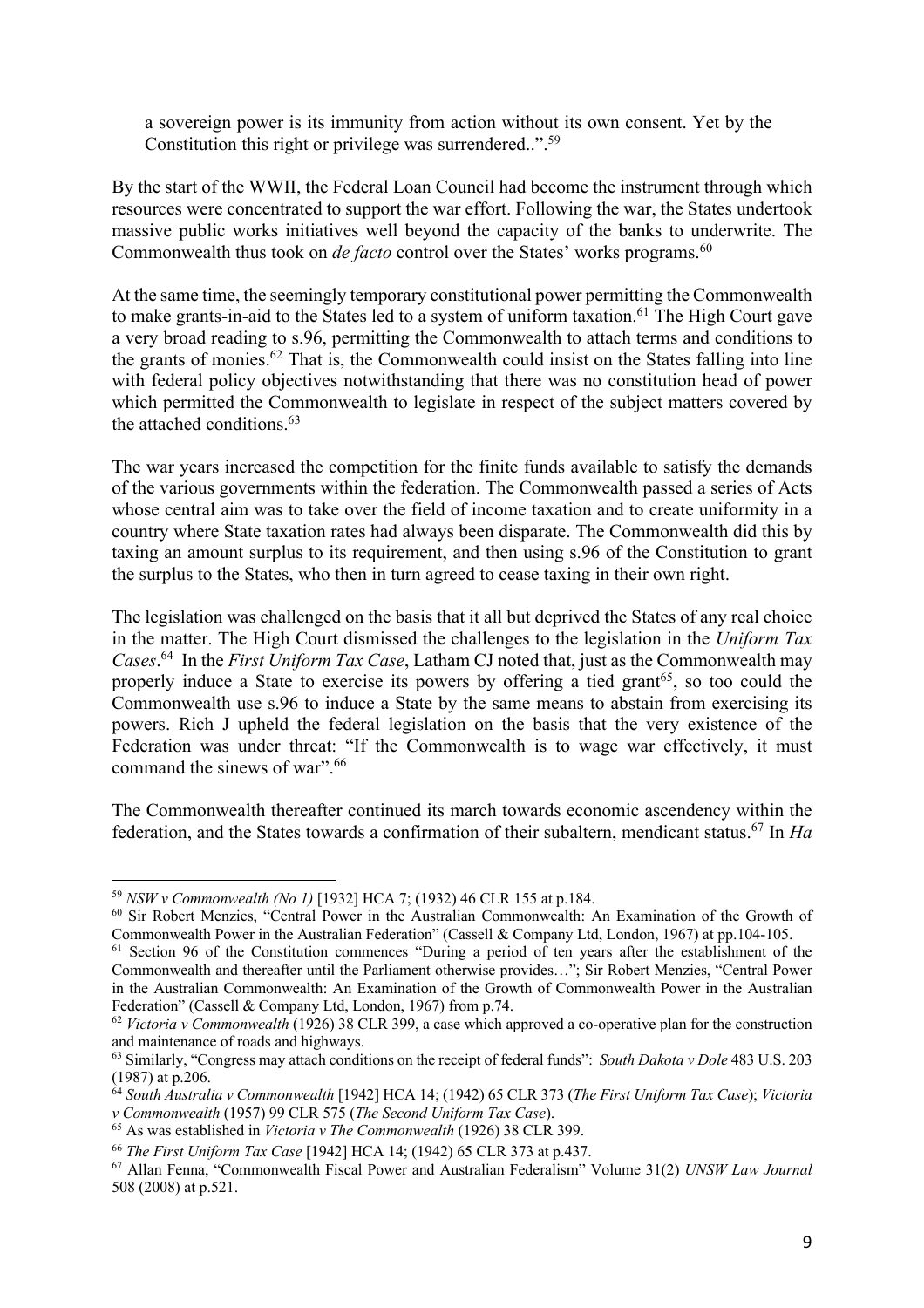*v NSW*68, the Court invalidated State franchise taxes on alcohol, tobacco and fuel as being contrary to s.90 of the Constitution. The States lost 16% of the revenue they had previously been able to raise.<sup>69</sup> The State franchise taxes were replaced by Commonwealth taxes and the revenue collected was then paid to the States.70

Thus, what began after the *Engineers* as a new version of co-operative federalism<sup>71</sup>, soon saw the Commonwealth come to acquire exclusive power over the field of income taxation. Sir Robert Menzies observed that:

"The whole matter is a very good illustration of how something which was not anticipated in the Constitution when it was first enacted can come into existence by judicial interpretation and the inexorable demands of new circumstances".72

Whilst Dixon J described the Australian federal system as a "dual" one, in reality the structure is far more complex. There exist manifold examples whereby the various polities within the Australian federation have utilised various intergovernmental arrangements and co-operative institutions in order to realise their respective policy objectives.73 This is known as "layer-cake federalism" which emphasises the concurrent and competitive nature of the integers within the federation (to be contrasted with strictly "co-ordinate" federalism involving independent governments operating within their own spheres of influence).<sup>74</sup>

## *The Melbourne Corporation Case*

During WWII, the Commonwealth Bank was given power to oversee private banks and control the supply of money and credit. The *Banking Act 1945* (Cth) made this permanent. Section 48 provided that banks could not conduct banking business for a State or authority of a State, including a local government authority, without consent of the treasurer.

The City of Melbourne challenged the *Banking Act* as beyond legislative power and, alternatively, that it was a law directed at an essential State government function involving a form of "discrimination" impermissible under the Constitution.

Of the majority judgments, Rich, Starke and Dixon JJ invalidated s.48 based on implications drawn from the federal nature of the Constitution.

Rich J held that "[s]uch action on the part of the Commonwealth may be invalid in two classes of case, one, where the Commonwealth singles out the States or agencies to which they have delegated some of the normal and essential functions of government, and imposes on them

<sup>68</sup> (1997) 189 CLR 465.

<sup>&</sup>lt;sup>69</sup> James Stellios, "Zines' the High Court and the Constitution", 6th edition (The Federation Press, 2015) at p.492. <sup>69</sup> The *Melbourne Corporation Case* (1974) 74 CLR 31 at p.103.<br><sup>70</sup> Within years, the Intergovernmental Agreement on the Reform of Commonwealth – State Financial Relations

<sup>1999</sup> spawned the Goods and Services Tax (GST) in July 2000.

<sup>71</sup> See (eg) *Hodel v Virginia Surface Mining and Reclamation Association* 452 U.S. 264 (1981).

<sup>&</sup>lt;sup>72</sup> Sir Robert Menzies, "Central Power in the Australian Commonwealth: An Examination of the Growth of Commonwealth Power in the Australian Federation" (Cassell & Company Ltd, London, 1967) at pp.88-89.

<sup>73</sup> Allan J. Myers "The Grants Power Key to the Commonwealth – State Financial Relations" Vol 7*, Melbourne University Law Review* 549 at p.550; *Council of Australian Governments (COAG); R v Duncan; Ex parte Australian Iron & Steel* (1983) 158 CLR 353; *cf Re Wakim; Ex parte McNally* (1999) 198 CLR 511.

<sup>74</sup> Leslie Zines, "Changing Attitudes to Federalism and its Purpose" in Robert French, Geoffrey Lindell, Cheryl Saunders "Reflections on the Australian Constitution" (The Federation Press, 2003) at p.96.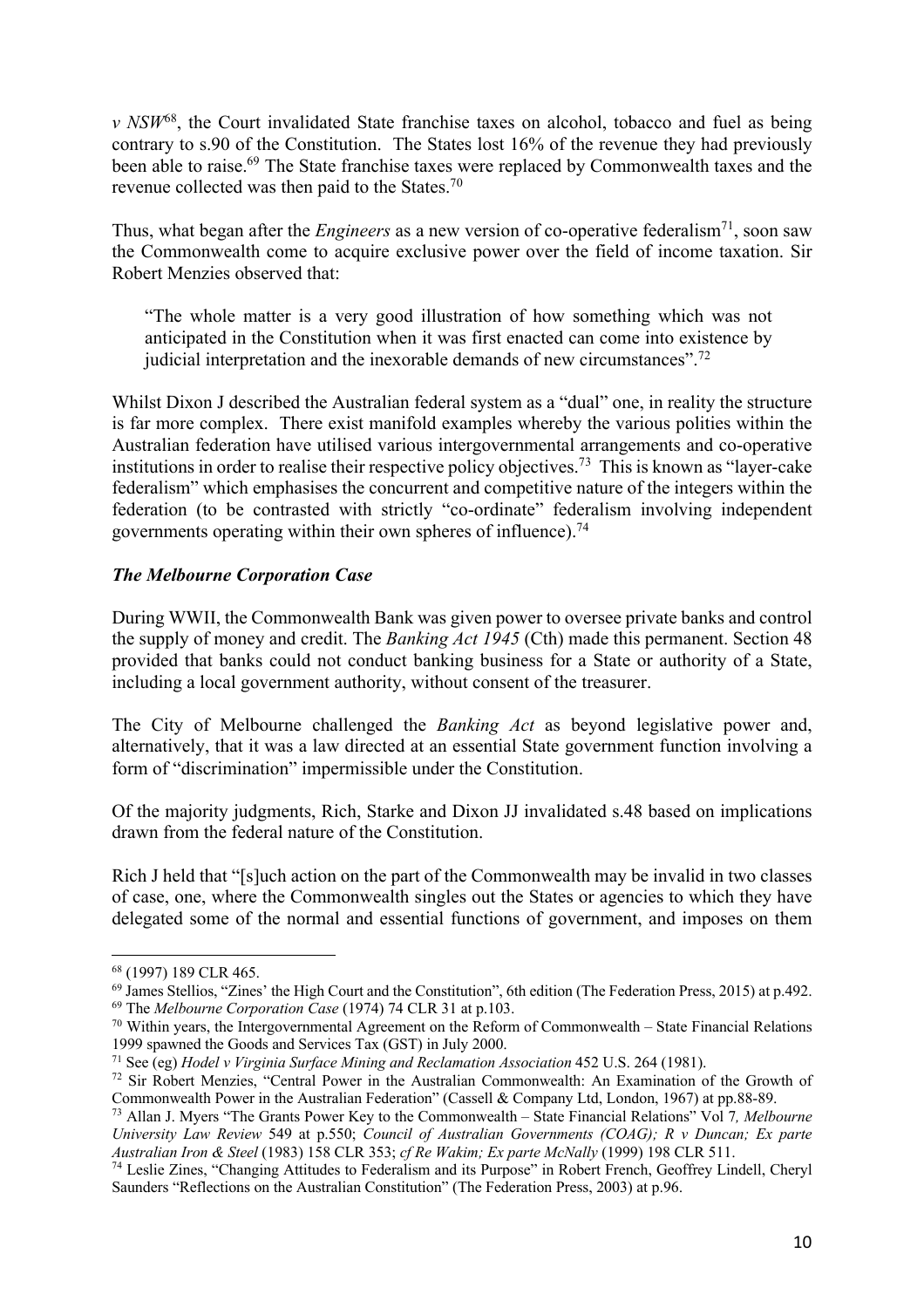restrictions which prevent them from performing those functions or impede them in doing so; another, where, although the States or their essential agencies are not singled out, they are subjected to some provision of general application, which, in its application to them, would so prevent or impede them".75 Rich J held that section 48 was invalid as "while power in a State and in its essential agencies to carry on the business of banking cannot be impaired, the power freely to use the facilities provided by banks, under modern conditions, must be regarded as essential to the efficient working of the business of government, and that power also cannot be impaired".<sup>76</sup>

Starke J rejected the notion that discrimination by the Commonwealth against a State alone could provide a decisive test for determining government power.<sup>77</sup> His Honour stated that "in the end the question must be whether the legislation or the executive action curtails or interferes in a substantial manner with the exercise of constitutional power by the other".78 Immunity, according to Starke J, depended upon "practical considerations".79

Starke J found s.48 invalid as "[t]he management and control by the States and by local governing authorities of their revenues and funds is a constitutional power of vital importance to them. Their operations depend upon the control of those revenues and funds. And to curtail or interfere with the management of them interferes with their constitutional power".<sup>80</sup>

Dixon J stated that the Framers conceived of a form of federalism involving "a central government and a number of State governments separately organized" in which "power itself" formed no part of the conception of a government but where the distribution and inter-relation of legislative power is effected chiefly through the operation of ss.51, 52, 107, 108 and 109 of the Constitution.<sup>81</sup>

His Honour framed the immunity in terms of a federal law "which discriminates against States, or a law which places a particular disability or burden upon an operation or activity of a State, and more especially upon the execution of its constitutional powers".<sup>82</sup> But his Honour here was not speaking of "a general law which governs all alike who come within the area of its operation".83 This is made clear when his Honour later stated that "the efficacy of the system logically demands that … it should not be understood as authorizing the Commonwealth to

<sup>75</sup> *Melbourne Corporation* (1974) 74 CLR 31 at p.66 (Rich J).

<sup>76</sup> *Melbourne Corporation* (1974) 74 CLR 31 at p.67 (Rich J). Rich J had suggested that a "general income tax Act which purported to include within its scope the general revenues of the States derived from State taxation" would be invalid (at p.66). However, based on the outcome of the *Second Fringe Benefits Tax C*ase [1987] HCA 38; 163 CLR 329, a progressive tax on all receipts including those of a State would not be discriminatory.

<sup>77</sup> *Melbourne Corporation* (1974) 74 CLR 31 at pp.74-75 (Starke J).

<sup>78</sup> *Melbourne Corporation* (1974) 74 CLR 31 at p.75 (Starke J).

<sup>79</sup> *Melbourne Corporation* (1974) 74 CLR 31 at p.72 (Starke J); *Austin v Commonwealth* (2003) 215 CLR 185 at 265, [168] (Gaudron, Gummow and Hayne JJ); *Clarke v Commissioner of Taxation* (2009) 240 CLR 272 at [31] (French CJ), at [76] (Gummow, Heydon, Kiefel & Bell JJ).

<sup>&</sup>lt;sup>80</sup> *Melbourne Corporation* (1974) 74 CLR 31 at p.75 (Starke J). Starke J, however, was at odds with Rich J to the extent that he rejected the distinction between essential government functions and other trading functions

<sup>&</sup>lt;sup>81</sup> Melbourne Corporation (1974) 74 CLR 31 at p.82 (Dixon J); *Spence v Queensland* [2019] HCA 15 at [6] (Kiefel CJ, Bell, Gageler & Keane JJ).

<sup>82</sup> *Melbourne Corporation* (1974) 74 CLR 31 at p.79 (Dixon J).

<sup>83</sup> *Melbourne Corporation* (1974) 74 CLR 31 at p.79 (Dixon J); *cf Re AEU* [1995] HCA 71; (1995) 184 CLR 188 at 227.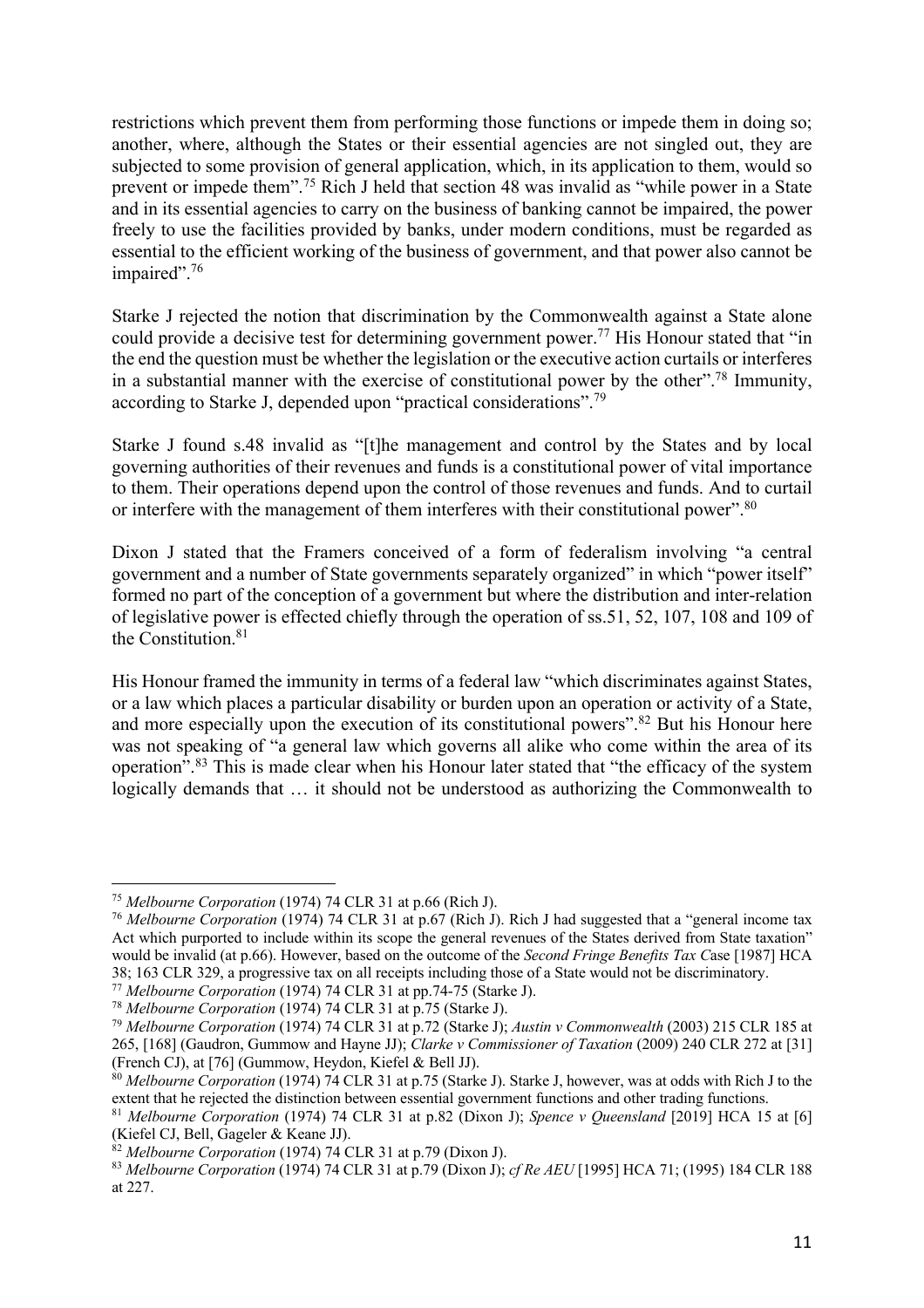make a law aimed at the restriction or control of a State in the exercise of its executive authority".84

It followed that Dixon J held s.48 invalid on the basis it was an "attempt to isolate the State from the general system, deny it the choice of the machinery the system provides and so place it under a particular disability".85 Once discrimination was identified, it was immaterial whether the right to exercise such a choice was "of great or of small importance to the States".<sup>86</sup>

However, if the Constitutional head of power contemplates the making of federal laws required to be directed to a State, then the "discrimination" based immunity does not apply. Dixon J referred to, by way of example, s.51(xxxi) being "the acquisition of property on just terms from any State ...", as well as the control of railways and the defence power as "conspicuous" examples of where this exception might arise.

The ratio of *Melbourne Corporation* is, as can be appreciated from the reasoning extracted above, not easy to distil into a single constitutional principle.<sup>87</sup> More difficult still is it to identify any single doctrinal foundation for the various expressions of principle enunciated.

For Dixon J, discrimination was determinative of the issue. The extent of the burden on the State's powers was not thereafter material to the issue of validity. Starke and Rich JJ, however, decided the case based on a more general proposition that a federal law would be invalid where it impaired or curtailed the exercise of a vital or essential constitutional power. These differences in the doctrinal underpinnings took on great significance decades later.

# *Post Melbourne Corporation: to QEC*

The basis of the decision in the *Melbourne Corporation* case has been accepted as one which turned on the discriminatory nature of the law being contrary to the implications derived from the Federal system.88 However, the precise limits of the prohibition had still not been formulated decades after *Melbourne Corporation* had been decided.89

In the *Payroll Tax Case*<sup>90</sup>, the impugned Commonwealth tax was a law of general application that did not single out the States. The law was held to be valid as it did not "operate to interfere with a State carrying out its constitutional functions of government".<sup>91</sup>

In the *Tasmanian Dam Case*92, Tasmania argued that the *World Heritage (Western Tasmania Wilderness) Regulations* (Cth) infringed the implied immunity as the Tasmanian Hydro-Electric Commission was prevented from building a dam upon land (being 11% of the State) that the Commonwealth had declared to be of national significance. Brennan J thought that

<sup>91</sup> [1971] HCA 16; (1971) 122 CLR 353 at p.392 (Menzies J); see also *State Chamber of Commerce and Industry* 

<sup>84</sup> *Melbourne Corporation* (1974) 74 CLR 31 at p.83 (Dixon J).

<sup>85</sup> *Melbourne Corporation* (1974) 74 CLR 31 at p.84 (Dixon J).

<sup>86</sup> *Melbourne Corporation* (1974) 74 CLR 31 at p.84 (Dixon J).

<sup>&</sup>lt;sup>87</sup> James Stellios, "Zines' the High Court and the Constitution", 6th edition (The Federation Press, 2015) at p.492.

<sup>88</sup> See, for example, *Victoria v The Commonwealth* (1971) 122 CLR 353 (*The Payroll Tax Case*) at p.392 (Menzies J), p.402 (Windeyer J), p.406 (Walsh J) and at p.422 (Gibbs J); *Austin v The Commonwealth* [2003] HCA 3; (2003) 215 CLR 185 at 258 [145] (Gaudron, Gummow & Hayne JJ).

<sup>89</sup> *R v Coldham; Ex parte Australian Social Welfare Union* [1983] HCA 19; 153 CLR 297 at p.313.

<sup>90</sup> *Victoria v Commonwealth* [1971] HCA 16; (1971) 122 CLR 353.

*v The Commonwealth* [1987] HCA 38; (1987) 163 CLR 329 (*The Second Fringe Benefits Tax Case*).

<sup>92</sup> *Commonwealth v Tasmania* [1983] HCA 21; (1983) 158 CLR 1.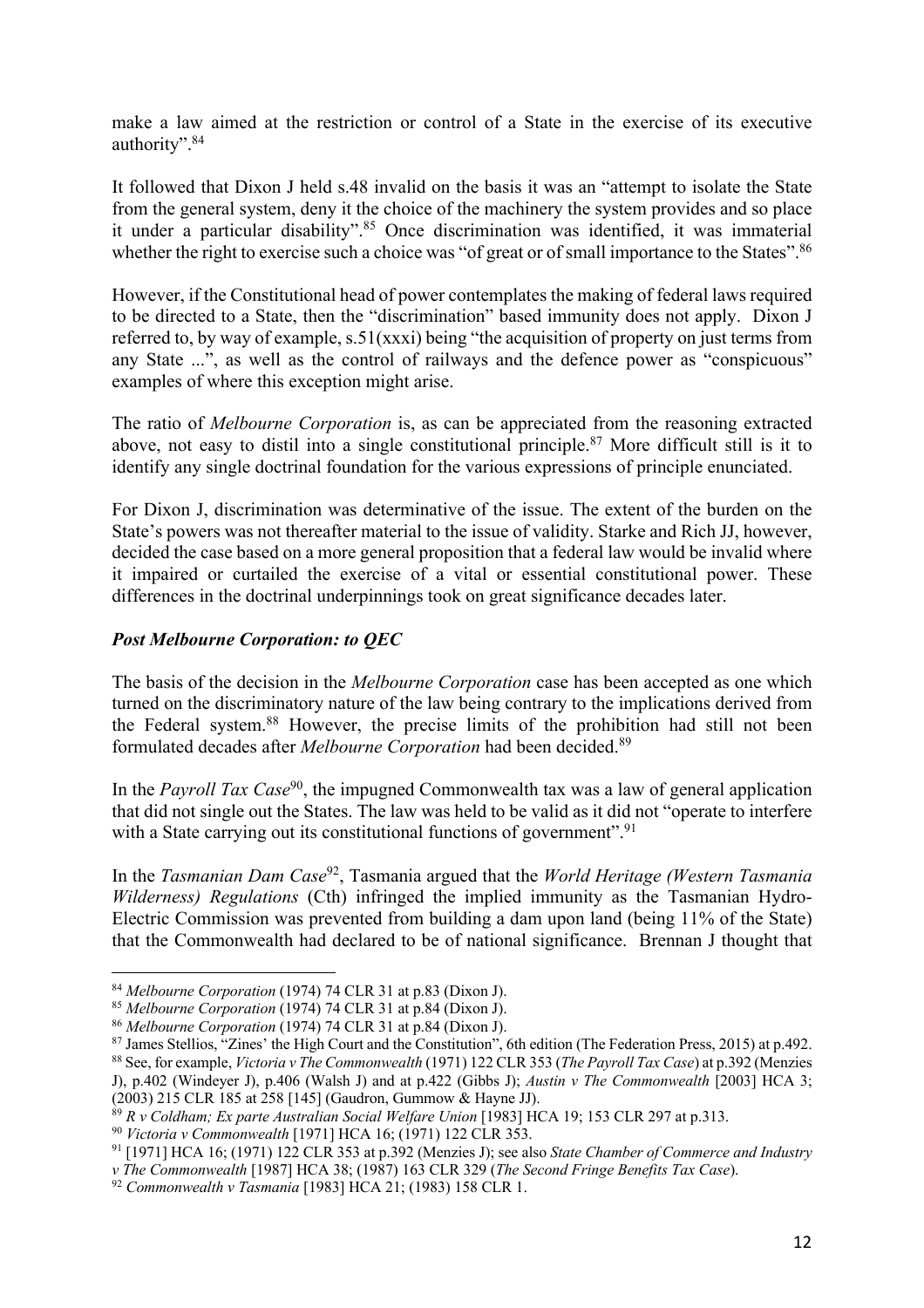the argument would have substance if it applied to "the building that housed the principal organs of the State".<sup>93</sup> However, the Commonwealth Act was upheld as the "functioning – as distinct from the powers" of the organs of the State government were not relevantly diminished.94

Mason J, applying his formulation of the immunity from *Koowarta v Bjelke-Petersen*<sup>95</sup>, rejected a submission that "the prohibition strikes down a Commonwealth law which inhibits, impairs or curtails any governmental function of a State in a material way". His Honour identified that "what it does is to prohibit impairment of the capacity of the State to function as a government, rather than to prohibit interference with or impairment of any function which a State government undertakes".96 To fall foul of the prohibition, Mason J ventured that "it must emerge that there is a substantial interference with the State's capacity to govern, an interference which will threaten or endanger the continued functioning of the State as an essential constituent element in the federal system".97

A high hurdle was evidently set for establishing invalidity based on the implication designed to protect the structural integrity of the State components within the federal framework.

The first time that Commonwealth legislation was held to be invalid based on the doctrine of implied immunities since *Melbourne Corporation* occurred in the course of a major industrial dispute in the Queensland electricity industry.98 In *Queensland Electricity Commission v The Commonwealth*99, the Court was dealing with a dispute which had extended beyond the State, and where the Australian Council of Trade Unions had imposed blockades affecting air, sea, road and rail links into Queensland.100

In an effort to quell the dispute, the Commonwealth enacted the *Conciliation and Arbitration (Electricity Industry) Act 1985* (Cth) which singled out Queensland and imposed certain procedural requirements upon it designed to fast-track the transition to a federal Award for the State industry.

The Court in *QEC* held the Commonwealth Act to be invalid based on the doctrine of implied intergovernmental immunities.

Mason J identified a two factor test emerging from the *Melbourne Corporation* case involving:

(a) the prohibition against discrimination which involves the placing on the States of special burdens or disabilities; and

<sup>99</sup> [1992] HCA 45, (1985) 159 CLR 192 (*QEC*).

<sup>93</sup> 1983) 158 CLR 1 at p.214.

<sup>94</sup> See at p.214 (Brennan J); see also at pp.139-140 (Mason J); 254, 280-281 (Deane J).

<sup>95</sup> [1982] HCA 27; (1982) 153 CLR 168 at p.226 (Mason J).

<sup>96</sup> *Tasmanian Dam Case* [1983] HCA 21; (1983) 158 CLR 1 at p.492 (Mason J).

<sup>97</sup> *Tasmanian Dam Case* [1983] HCA 21; (1983) 158 CLR 1 at p.492 (Mason J).

<sup>98</sup> In *Australian Capital Television Pty Ltd v Commonwealth* [1992] HCA 45; (1992) 177 CLR 106 at least two justices found that the provisions of a Commonwealth Act which prohibited the broadcasting of political matters prior to a State election impermissibly burdened the State Government as the electoral system was a fundamental part of the machinery of State: at pp.162-4 (Brennan CJ), 241-4 (McHugh J).

<sup>100</sup> Chris Tappere, "*Queensland Electricity Commission and Ors v Commonwealth of Australia*" 16 *Federal Law Review* 305 at p.307 (1986).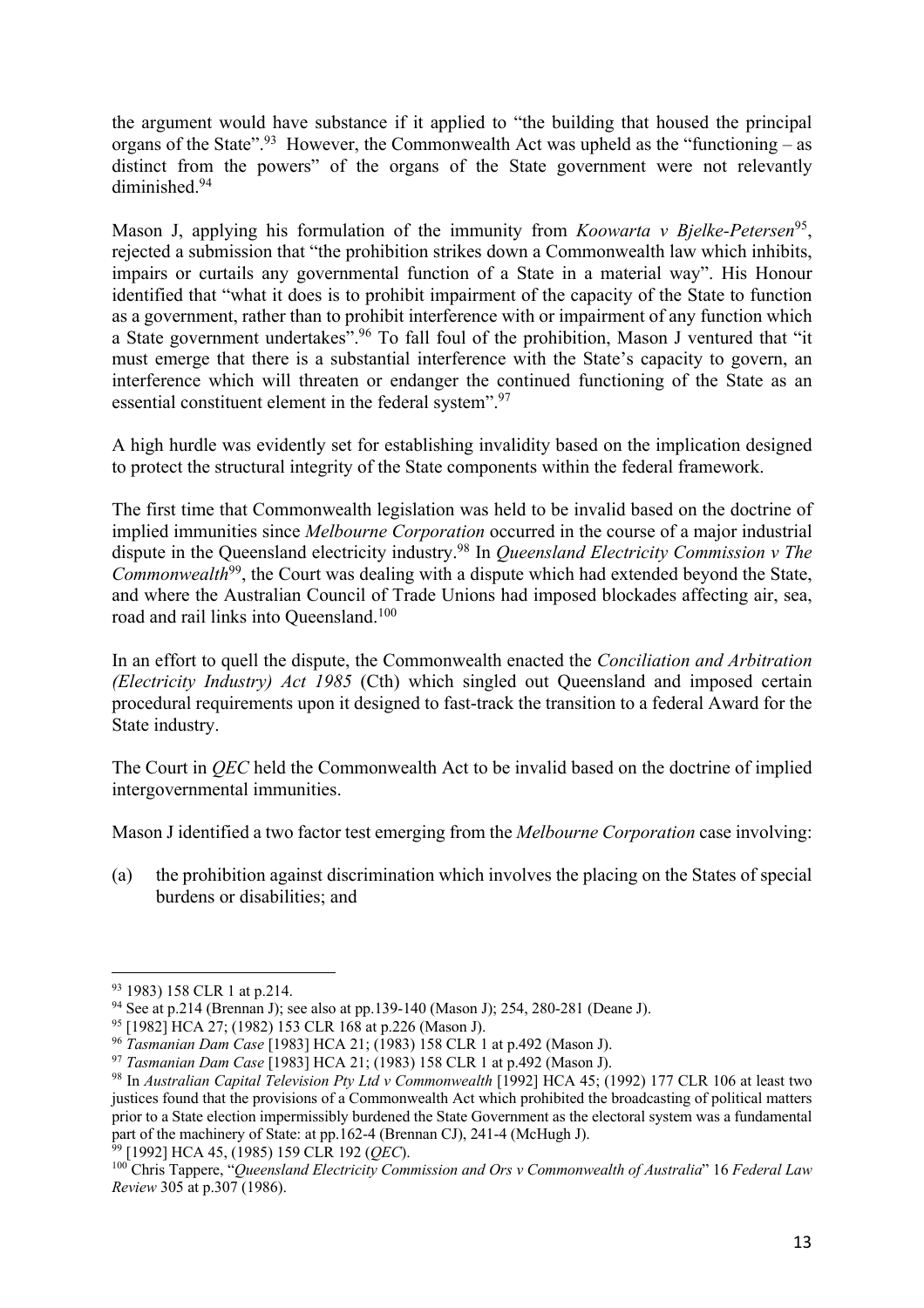(b) the prohibition against laws of general application which operate to destroy or curtail the continued existence of the States or the capacity to function as governments.<sup>101</sup>

The first limb of the test (discrimination) is derived from Dixon J's judgment in *Melbourne Corporation.* The second limb of the test (impairment) is based on the judgments of Rich J (at p.66) and Starke J (at p.74). The satisfaction of either of the two elements was sufficient to establish invalidity.

By contrast, Dawson J identified, as a "general proposition", the immunity in terms that "the Commonwealth Parliament cannot impair the capacity of the States to exercise for themselves their constitutional functions".102 His Honour found the Commonwealth Act invalid as it "reduced the range of choices available to the State" and so reduced its capacity to make its own decisions in the exercise of its governmental functions. Dawson J made it clear that this result might obtain as a result of a law of general application, although recognised that if singled out, a State's constitutional integrity would thereby be "impaired in a manner which the federal structure does not permit, regardless of the extent of the impairment".<sup>103</sup>

In both *Melbourne Corporation* and *QEC*, the federal laws were invalidated based on the first limb (discrimination), namely Dixon J's formulation. However, it should also be noted that, in each case, the burdens imposed by the federal Acts did not threaten the continued existence of the States.

In the case of *Melbourne Corporation*, the choice of banking with its preferred banker was removed from the City of Melbourne. Other than the removal of choice, there was nothing in the Commonwealth law that impacted on the ability of the State to carry out its banking functions.

In *QEC*, although the State of Queensland was subject to considerable industrial action at the time, the Commonwealth legislation was designed to facilitate the settlement of the dispute by the making of a Federal Award. It did so by imposing what might be described as certain procedural burdens on the State, namely to ensure that the industrial dispute could be dealt with expeditiously by a Full Bench of the federal Commission. However, there was nothing in the Commonwealth Act which could have been said to have posed an existential threat to the continued functioning of the State itself.

The two-limb formulation of the immunities doctrine favoured by Mason J in *QEC* was subsequently approved by a joint judgment of six in *Re AEU* in 1995*<sup>104</sup>*, and of five Justices *Victoria v Commonwealth* a year later.<sup>105</sup>

In the *Native Title Act Case*106, Western Australia challenged Commonwealth native title legislation on the basis of the impairment on the State's ability to control and regulate its land use. It was submitted by the State that Mason J's formulation in *QEC* "may not comprehend the principle in its full width" whereas Dawson J's formulation suggested a principle

<sup>101</sup> *QEC* [1985] HCA 56; (1985) 159 CLR 192 at p.217 (Mason J).

<sup>102</sup> *QEC v The Commonwealth* [1985] HCA 56; (1985) 159 CLR 192 at p.260 (Dawson J).

<sup>103</sup> *QEC v The Commonwealth* [1985] HCA 56; (1985) 159 CLR 192 at p.262 (Dawson J).

<sup>104</sup> (1995) 184 CLR 188, 231 (Mason CJ, Brennan, Deane, Toohey, Gaudron and McHugh JJ).

<sup>105</sup> (1996) 187 CLR 416 at 498 (Brennan CJ, Toohey, Gaudron, McHugh and Gummow JJ).

<sup>106</sup> *Western Australia v Commonwealth* [1995] HCA 47; (1995) 183 CLR 373.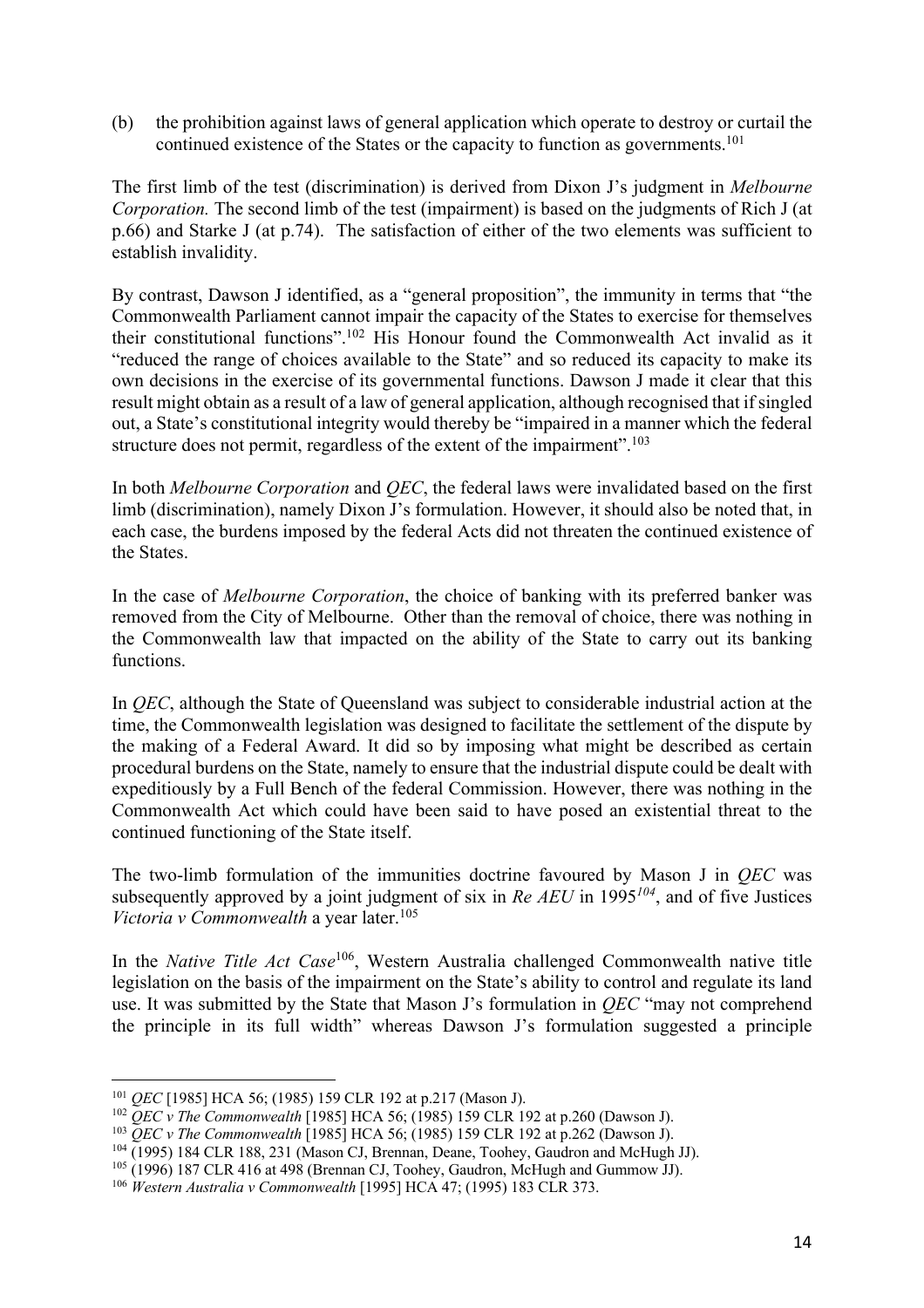"conferring on State functions a wider immunity from interference by Commonwealth power".<sup>107</sup>

As was the case in *Tasmanian Dam*, the joint judgment in the *Native Title Act Case* rejected the plaintiff's claim of invalidity argument as the Commonwealth Act did not "purport to affect the machinery of government of the State".108 The constitution of the three branches of government was said to remain unimpaired.

# *Re AEU*

The first time Commonwealth legislation was invalidated based on the impairment limb was in *Re AEU*. 109

A number of federal awards were challenged which would have bound State public servants and government instrumentalities. The States contended that the implied limitation protected the integrity or autonomy of a State against federal award prescription that conditioned employment qualifications, eligibility and termination procedures.

The federal log of claims served included a demand that no employee could be terminated (by way of voluntary redundancy or otherwise) except with the consent of the Union. This was held to be an impairment of the State's capacity to function as a government because it undermined the right of a State to determine "the number and identity of the persons whom it wishes to employ, the term of appointment of such persons and, as well, the number and identity of the persons whom it wishes to dismiss, with or without notice, from its employment on redundancy grounds".<sup>110</sup>

The Court went on to find that another critical aspect of the State's capacity to function as a government was its ability to determine the terms and conditions upon which persons at "higher levels of government" (for example ministers, ministerial assistants, heads of department, parliamentary officers and judges) were engaged.<sup>111</sup>

The Court did not attempt to reconcile its decision in *Re AEU* with its decision in the *Second*  Fringe Benefits Tax Case.<sup>112</sup> Recall that the majority in that case decided that, like income tax on salaries, a fringe benefits tax applied to the benefits given to those who occupied the essential organs of government would not be invalid.<sup>113</sup>

# *UFU v CFA*

The issue of the implied immunity identified in *Re AEU* arose in *United Firefighters Union of Australia v Country Fire Authority*. 114

<sup>107</sup> *Western Australia v Commonwealth* [1995] HCA 47; (1995) 183 CLR 373 at p.477.

<sup>108</sup> [1995] HCA 47; (1995) 183 CLR 373 at p.481 (Mason CJ, Brennan, Deane, Toohey, Gaudron & McHugh JJ).

<sup>&</sup>lt;sup>109</sup> *Re Australian Education Union; Ex parte Victoria* [1995] HCA 71; (1995) 184 CLR 188 (*Re AEU*).

<sup>110</sup> *Re AEU* 1995] HCA 47; (1995) 183 CLR 373 at p.232.

<sup>&</sup>lt;sup>111</sup> *Re AEU* 1995] HCA 47; (1995) 183 CLR 373 at p.233.<br><sup>112</sup> [1987] HCA 38; (1987) 163 CLR 329.

<sup>113</sup> Contrast the dissent of Brennan J in this respect: [1987] HCA 38; (1987) 163 CLR 329 at p.362.

<sup>&</sup>lt;sup>114</sup> *UFU v CFA* [2015] FCAFC 1; (2015) 228 FCR 497 (Perram, Robertson and Griffiths JJ).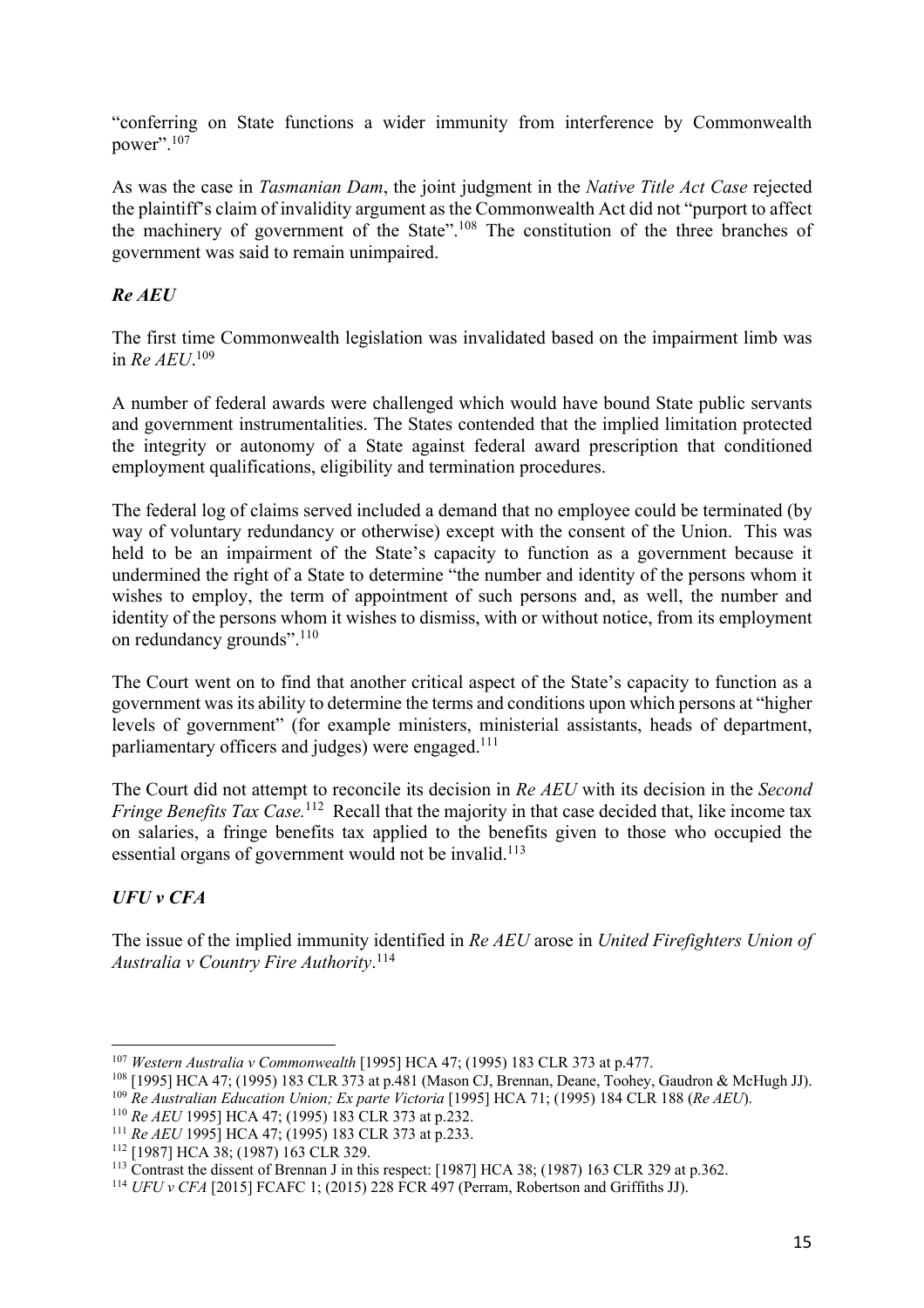The CFA and the UFU made an enterprise agreement in 2010 and had it approved under the *Fair Work Act 2009* (Cth). A clause within the agreement required the CFA to employ an additional 342 firefighters over a six-year period. The CFA did not comply with the recruitment requirements under the agreement and the UFU prosecuted it for breach.

The CFA defended the proceedings contending that the relevant clause in the enterprise agreement was invalid on the basis of the *Melbourne Corporation* principle.115 Specifically, it was said to place a direct burden on the State's ability to determine the number of employees it engaged.

The UFU had submitted that the reasoning in *Re AEU* did not apply because, unlike the federal Awards which were imposed upon the industry participants in *Re AEU*, the industrial instrument in this case was the product of agreement. It followed, on this submission, that there was no relevant "burden" on the State as the State had consented to the arrangements.<sup>116</sup>

Murphy J, at first instance, rejected that submission and held that the relevant clauses in the agreement offended the *Melbourne Corporation* principle.117

The Full Court of the Federal Court allowed the appeal on this point. The Full Court determined that the relevant question was whether the impugned provisions "imposed some special disability or burden on the exercise of the powers and fulfilment of the functions of the State of Victoria or the CFA, which curtailed the State's capacity to function as a government".118

The Court held that the impugned provisions did not offend the implied limitation "in circumstances where the CFA voluntarily agreed to make the enterprise agreement".<sup>119</sup> The Court, however, went on to say that the answer might have been different if, for example, the Union had taken protective industrial action to the point where the MFB was left "with no choice but to accede to the demands of the UFU"120 as based on those facts it could not then be said that the agreement was involuntary.121

### *New York v United States*

The issue of whether a state can, through its consent, lose its ability to rely upon the doctrine of immunities was dealt with in *New York v United States*. 122

In the 1980s, Congress passed legislation to deal with the problem of radioactive waste, described by O'Connor J as "a crisis of national proportions". Following negotiations by the

<sup>&</sup>lt;sup>115</sup> Other clauses which prohibited redundancy and the like were challenged on the same ground.

<sup>116</sup> Relying upon *Victoria v The Commonwealth* [1996] HCA 56; (1996) 187 CLR 416. The High Court in that case (Brennan CJ, Toohey, Gaudron, McHugh and Gummow JJ) read down certain provisions of the federal Act that operated "to prevent the States from determining for themselves any of those matters which were held in *Re Australian Education Union* to be beyond the legislative power of the Commonwealth" (at p.503), however held that the agreement-making and certification provisions of the Act were valid in their entirety; *cf New York v United States* 505 U.S. 144 (1992).

<sup>&</sup>lt;sup>117</sup> *United Firefighters Union of Australia v Country Fire Authority* [2014] FCA 17 at [133].

<sup>118</sup> *UFU v CFA* [2015] FCAFC 1; (2015) 228 FCR 497 at [239].

<sup>119</sup> *UFU v CFA* [2015] FCAFC 1; (2015) 228 FCR 497 at [207].

<sup>120</sup> *UFU v CFA* [2015] FCAFC 1; (2015) 228 FCR 497 at [210].

<sup>&</sup>lt;sup>121</sup> *Cf Parks Victoria v Australian Workers' Union* [2013] FWCFB 950; (2013) 234 IR 242.

 $122$  505 U.S. 144 (1992).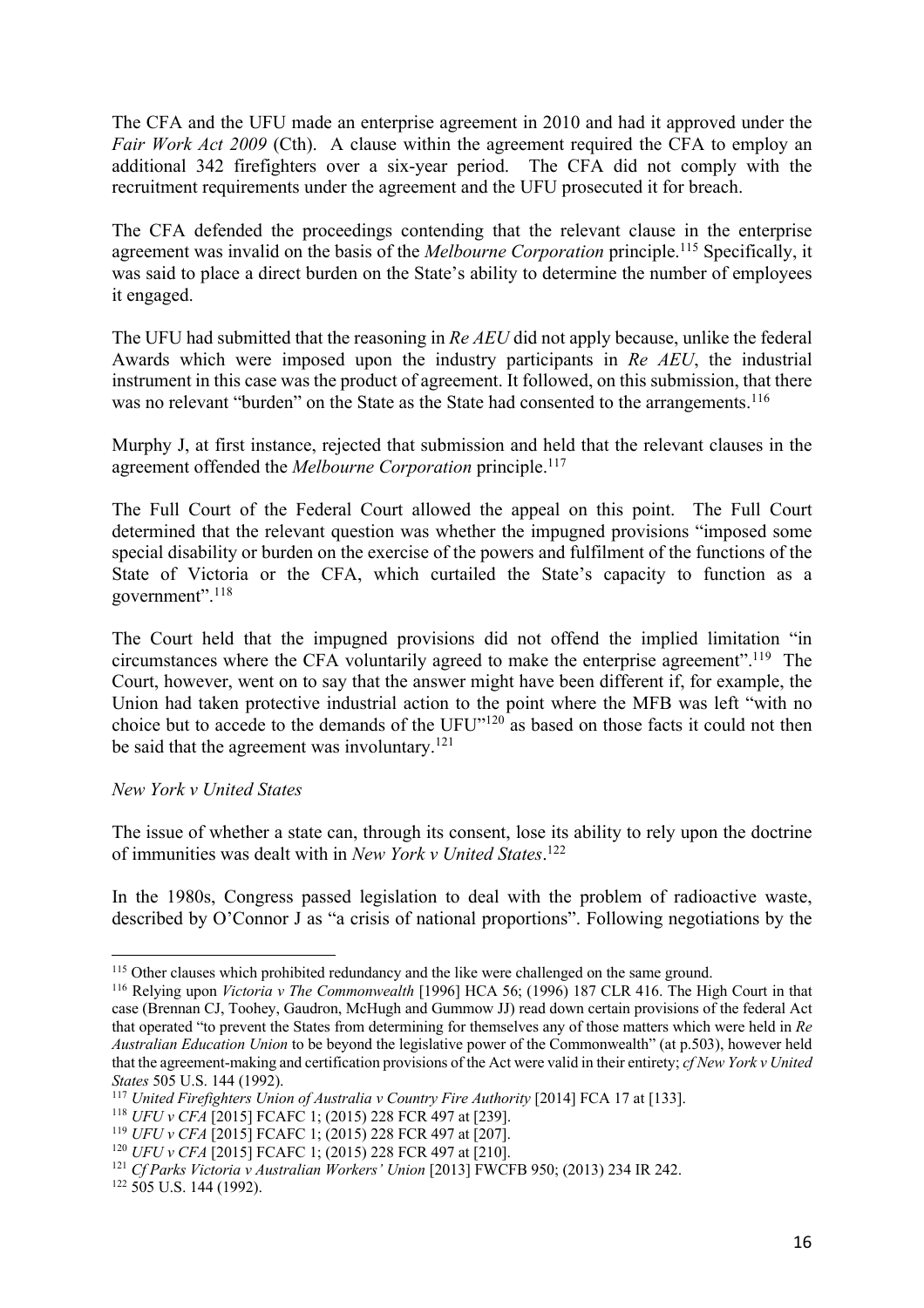state Governors, various concessions were made by all sides in an effort to arrive at an acceptable compromise. The states with disposal sites for radioactive waste agreed to continue accepting waste for a period of time while other states developed their own waste programs.

In 1985, a federal Act sanctioned the settlement reached by the States. If a state failed to develop or secure access to a disposal site through a compact with other states by a certain date, it would be forced to accept legal ownership ("take-title") for all of its radioactive waste.

New York was a willing participant in the compromise reached and "reaped much benefit" from the arrangement. Despite this, New York failed to comply with its obligations by the deadline and challenged the Act.<sup>123</sup>

In a 6:3 decision, the Court held that the take-title provision of the Act impermissibly "commandeered" the legislative processes of the States by directly compelling them to enact and enforce a federal regulatory program.

The majority based its reasoning on the compact reached by the Framers at Philadelphia in 1787. O'Connor J, in her majority opinion, reasoned that the Constitutional Convention opted for a constitution in which Congress would exercise its legislative authority directly over individuals rather than over states.<sup>124</sup>

This focus had important ramifications for accountability within a system of checks and balances. If the federal government legislates and overrides state law, it does so in full view of the public, and federal officials remain accountable. But where the federal government coerces the states to regulate, it is the state officials who will bear the brunt of public opprobrium for bad decisions, while the federal officials remain insulated from electoral ramifications. Accountability is thus diminished where there is federal coercion of the states.<sup>125</sup>

The majority held that state officials cannot therefore consent to the enlargement of the powers of Congress beyond those enumerated in the Constitution.

White J wrote the dissenting opinion.<sup>126</sup> He observed that Congress has acceded to the wishes of the states by permitting local decision-making rather than imposing a solution from Washington, and that New York itself supported the passage of the legislation and enacted state laws specifically to comply with the deadlines agreed upon by the States. This was co-operative federalism in action.

White J was therefore of the opinion that the "State should be estopped from asserting the unconstitutionality of a provision" that seeks merely to ensure that it lives up to its end of the bargain. A state could, accordingly, waive its right to immunity in the formation of an agreement. 127

*New York v United States* was not cited in *UFU v CFA.* 

<sup>123</sup> 505 U.S. 144 (1992) at p.181.

<sup>&</sup>lt;sup>124</sup> Thus, the Framers rejected William Paterson's New Jersey Plan in favour of Edmund Randolph and James Madison's Virginia Plan: 505 U.S. 144 (1992) at pp.164-165.

<sup>125</sup> 505 U.S. 144 (1992) at pp.168-169.

<sup>126</sup> Joined by Blackmun J and Stevens J.

<sup>127</sup> 505 U.S. 144 (1992) at pp.198-200; Compare also *Brown v The Queen* [1986] HCA 11; (1986) 160 CLR 171 and *Singer v U.S.* [1965] USSC 34; 380 US 24 (1965) on the issue of waiver of constitutional protections.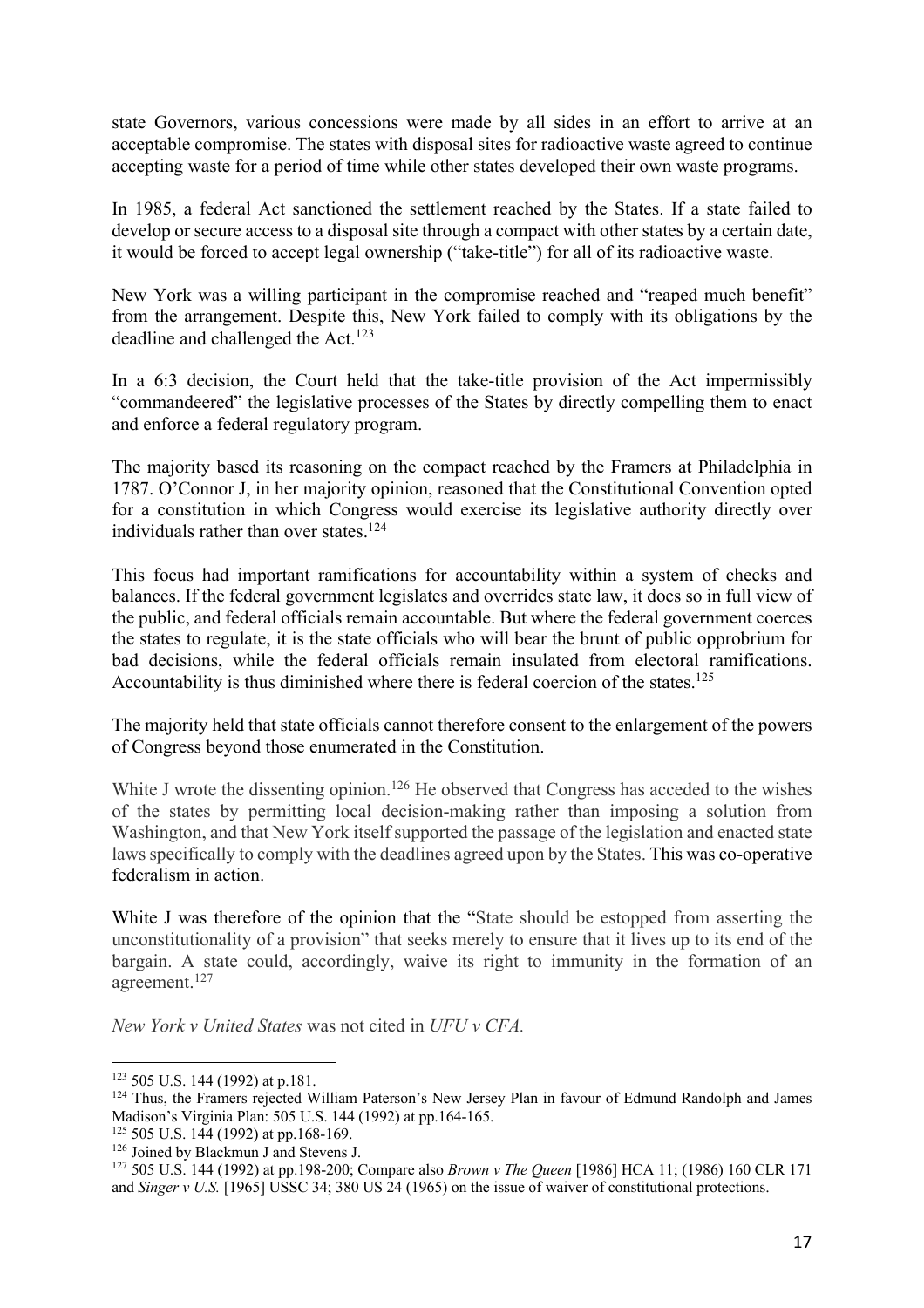### *Austin* **and** *Clarke*

In *Austin v Commonwealth*128, a challenge was made to Commonwealth legislation which taxed the superannuation benefits of State judges.

A majority held the legislation to be invalid on the basis that it burdened the operation and activities of the State. The decision fell squarely within the second exception found in *Re AEU* concerning the immunity from prescription of minimum conditions in relation to persons employed at high levels of government.

The federal legislation might also have been characterised as giving rise to a breach of the "discrimination limb" identified in *Melbourne Corporation* itself. However, the joint judgment purported to reject the two-limb characterisation identified by Mason J in *Queensland Electricity Corporation*. 129 The basis upon which the joint judgment rejected the two-limb formulation was that the "discrimination" test had "proved insusceptible of precise formulation".<sup>130</sup>

The "new" test identified in the joint judgment involved an "assessment of the impact of particular laws by such criteria as "special burden" and "curtailment" of "capacity" of the States "to function as governments"".<sup>131</sup> Gaudron, Gummow and Hayne JJ posited the essential question in all cases to be whether the law "restricts or burdens one or more of the States in the exercise of their constitutional powers".<sup>132</sup>

In *Austin*, it was found that the impact on the State's "freedom to select" the manner and method for discharge of its constitutional functions respecting the remuneration of its judges was a "sufficiently significant impairment" for the purposes of *Melbourne Corporation*. 133

In *Clarke v Commissioner of Taxation*134, the Superannuation Taxation Scheme was challenged in respect of a member of State Parliament. This time, all members of the Court endorsed the approach of the joint judgment in *Austin* and held that there is "but one limitation", namely the "interference with or impairment of State functions".<sup>135</sup> Once again, there was criticism of the "identification of discrimination as a necessity to attract the *Melbourne Corporation*  doctrine".<sup>136</sup> The search for an appropriate comparator for the purposes of establishing discrimination had proven a difficult inquiry and was "apt to confuse". 137

<sup>128</sup> [2003] HCA 3; (2003) 215 CLR 185.

<sup>&</sup>lt;sup>129</sup> [2003] HCA 3; (2003) 215 CLR 185 at [125] (Gaudron, Gummow & Hayne JJ); see also at [24] (Gleeson CJ). <sup>130</sup> [2003] HCA 3; (2003) 215 CLR 185 at p.258, [145] (Gaudron, Gummow & Hayne JJ); see also *Metals Group Ltd v The Commonwealth* [2013] HCA 34; (2013) 250 CLR 548 at p.610, [134] (Hayne, Bell & Keane JJ); *Spence* 

*v Queensland* [2019] HCA 15 (15 May 2019) at [413] (Edelman J).

 $131$  [2003] HCA 3; (2003) 215 CLR 185 at p.249 [124] (Gaudron, Gummow & Hayne JJ).

<sup>132</sup> [2003] HCA 3; (2003) 215 CLR 185 at p.258, [143]; see also at p.301, [281] (Kirby J).

<sup>133</sup> [2003] HCA 3; (2003) 215 CLR 185 at [165] (Gaudron, Gummow & Hayne JJ).

<sup>&</sup>lt;sup>134</sup> [2009] HCA 33; (2009) 240 CLR 272.

 $135$  [2009] HCA 33; (2009) 240 CLR 272 at p.306, [65]; also expressed as the "curtailment or interference with the exercise of State constitutional power": at p.309, [76].

<sup>136</sup> [2009] HCA 33; (2009) 240 CLR 272 at p.306, [65] (Gummow, Heydon, Kiefel & Bell JJ).

<sup>137</sup> [2009] HCA 33; (2009) 240 CLR 272 at p.306, [65].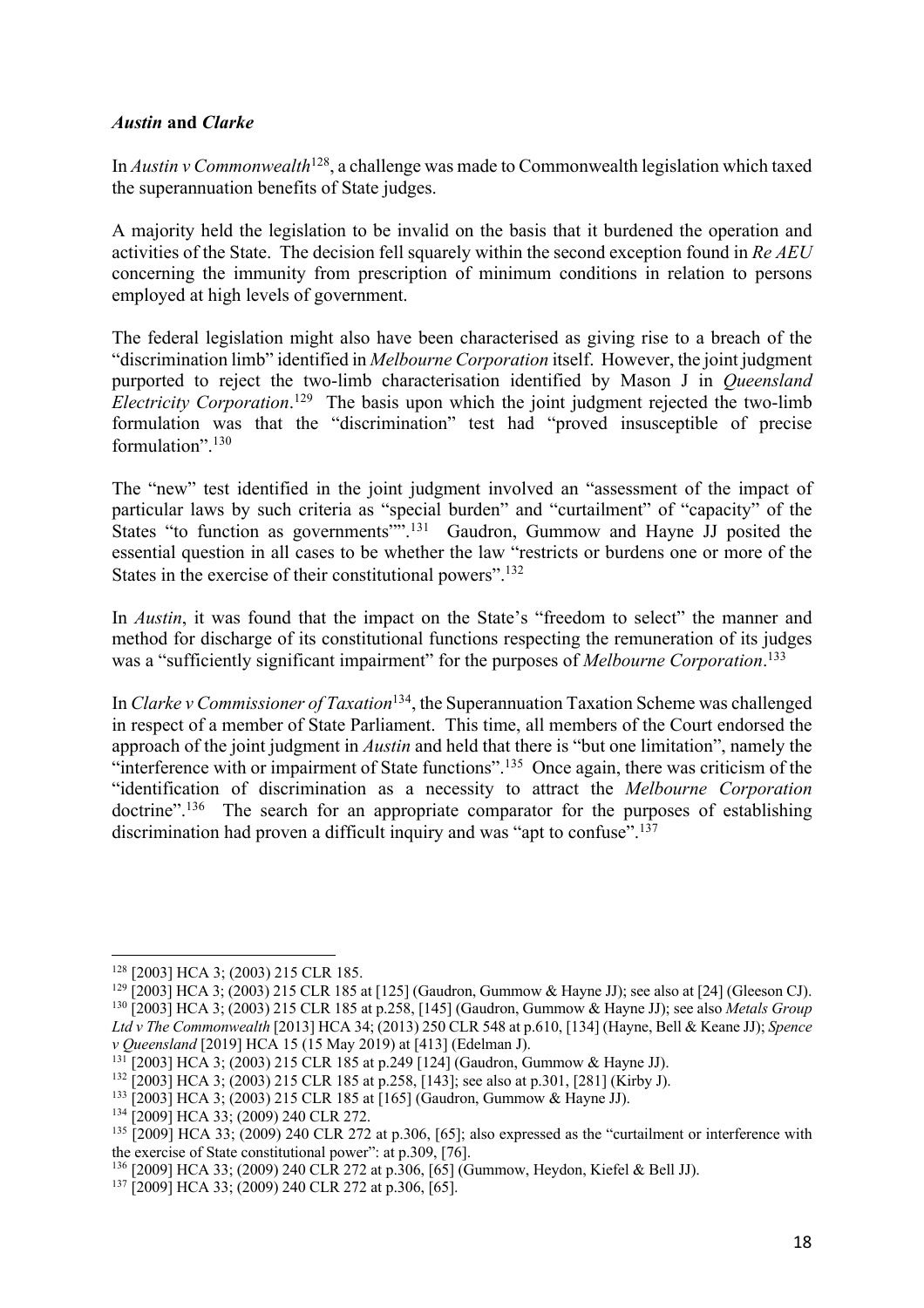The Court in *Clarke* held that the law was invalid on the basis that "the State has no real choice but to adopt a method of providing retirement benefits that will enable parliamentarians to meet the tax liability specially imposed on them".<sup>138</sup>

In both *Austin* and *Clarke*, the superannuation tax applied to high income members of certain superannuation funds and so could not be characterised as a law of general application. However, vice of the Commonwealth law in each case was in its impact upon the capacity of a State to secure the terms of its relationships with its judiciary and legislature as branches of the government of that State. The relevant enquiry into establishing impact turned upon "matters of evaluation and degree".<sup>139</sup>

The consolidation of the two limbs into a single test at first blush appears to fundamentally alter the nature of the immunity. It will be recalled that in both *Melbourne Corporation* and *Queensland Electricity Corporation*, the burdens were discriminatory, but did not rise to the level of being impairments on the capacity of the States to function as a government. According to Dixon J, the 'discrimination' limb did not require any material burden in order for it to be made out. The diminution of this element of the doctrine in the subsequent recensions of the test might be thought to raise the bar for States seeking to impugn intrusive Commonwealth legislation.

At the same time, however, the second limb (impairment) appears to have been reformulated into a more facile test to establish immunity from Commonwealth legislation. Kirby J in *Austin*  dissented on the basis that the legislation fell "far short of impairing, in a substantial degree, the State's capacity to function as an independent constitutional entity".140 That is, his Honour had understood the curtailment element of the doctrine to require something akin to what Mason J had formulated, namely that the federal law "threaten or endanger the continued functioning of the State as an essential constituent element in the federal system".<sup>141</sup>

The curtailment test was now focussed, not on the continued existence of the State itself, but on whether there has been significant interference with the exercise of a State constitutional power. That is, it was the doctrinal formulations of Starke J in *Melbourne Corporation* and Dawson J in *QEC* that underpinned the ratios in *Austin* and *Clarke.* In each case, the removal of relevant choice by the federal legislation was found to have impaired the States' ability to attract and retain appropriate people. This proved determinative of the outcomes.

# *Fortescue* **and** *Spence*

In *Fortescue Metals Group Limited v The Commonwealth*<sup>142</sup>, the Commonwealth's Minerals Resource Rent Tax was challenged on the basis that it impermissibly imposed a tax calculated at a rate that differed from State to State, and interfered with the States' management of the

<sup>138</sup> [2009] HCA 33; (2009) 240 CLR 272 at [72] (Gummow, Heydon, Kiefel & Bell JJ); [101] (Hayne J). French CJ who, whilst approving of the single characterisation of the immunity, set out a multi-factorial assessment involving six factors to be taken into account, the first of which was whether "the law in question singles out one or more of the States and imposes a special burden or disability on them which is not imposed on persons generally": at p.299 [34].

<sup>139</sup> *Austin* [2003] HCA 3; (2003) 215 CLR 185 at [124] (Gaudron, Gummow & Hayne JJ); *Clarke* [2009] HCA 33; (2009) 240 CLR 272 at [65]-[66] (Gummow, Heydon, Kiefel & Bell JJ), at [93] (Hayne J).

<sup>140</sup> [2009] HCA 33; (2009) 240 CLR 272 at [299] (Kirby J).

<sup>141</sup> *Tasmanian Dam Case* [1983] HCA 21; (1983) 158 CLR 1 at p.492 (Mason J).

<sup>&</sup>lt;sup>142</sup> [2013] HCA 34; (2013) 250 CLR 548.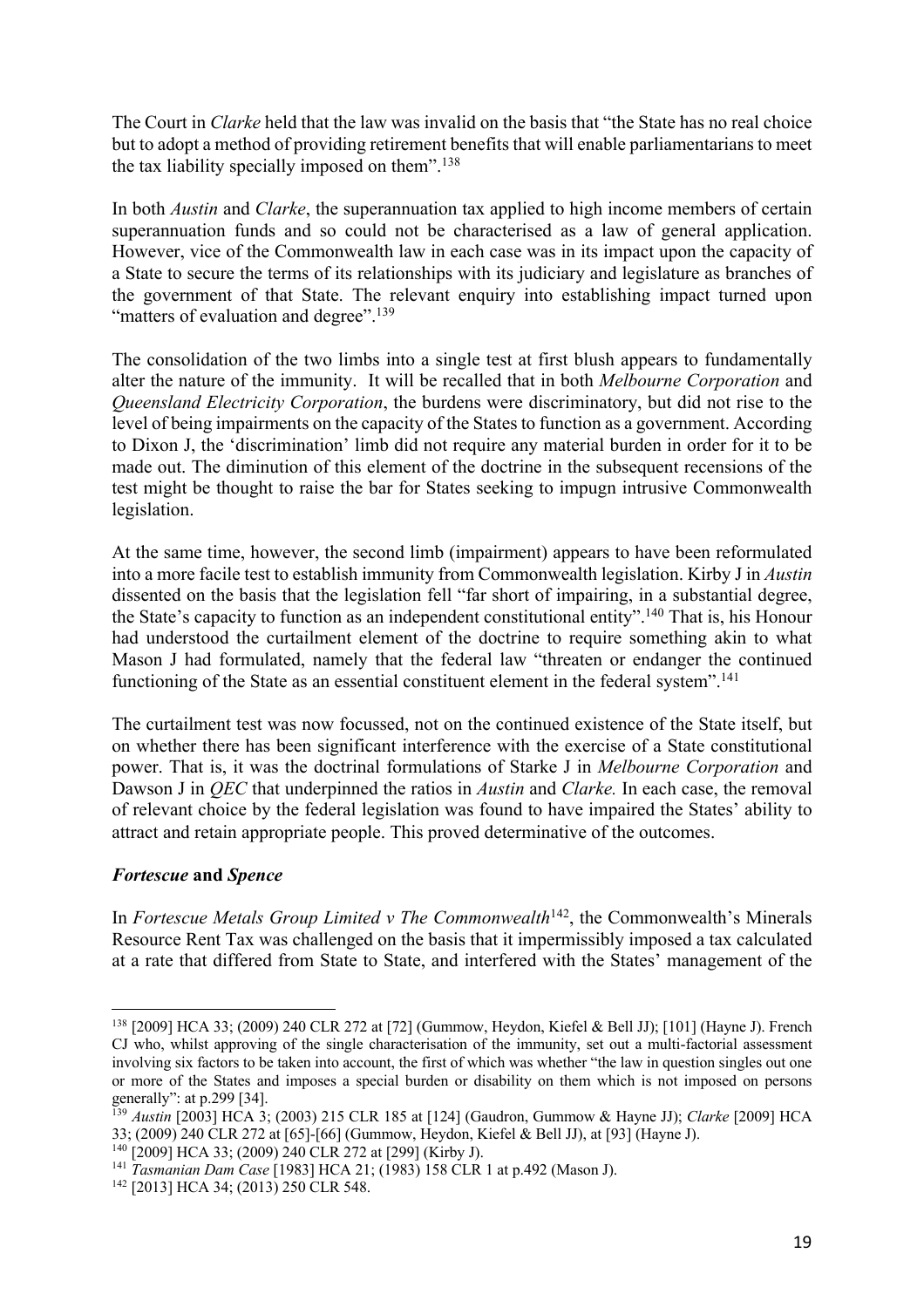mineral resources under their control by neutralising the States' ability to effect a reduction in the States' royalty rates and thereby attract mining activity.

The joint judgment referred to the warning in *Austin* concerning Mason J's exposition of "the fundamental constitutional conception which underlies the prohibition against discrimination".<sup>143</sup> The plurality then said "[i]t remains important, however, to recognise how that fundamental constitutional conception has been applied in earlier decisions of this Court". Reference was then made to *Re AEU*, *QEC*, the *Payroll Tax Case*, *and Melbourne Corporation*  itself.

The plurality characterised *Austin* and *Clarke* as being cases which fell within *Re AEU*, but also as cases which involved legislation "aimed at" the States.<sup>144</sup> That is, the Court considered discrimination as a basis of establishing immunity, and found that none existed. It also found that the tax did not impose any special burden or disability on the exercise of powers and fulfilment of functions of the States which curtailed their capacity to function as governments.145

In *Spence v Queensland*, the Court was faced with reciprocal challenges to State and federal legislation, each directed at regulating electoral donations.<sup>146</sup>

On 21 May 2018, the Queensland Parliament passed amendments to the *Electoral Act 1992* (Old) which prohibited property developers making political donations.<sup>147</sup> Within two months of the commencement of the Qld amendments, the Commonwealth inserted s.302CA into the *Commonwealth Electoral Act 1918* (Cth) as an attempt to legalise donations to political parties where the purpose of the donation (that is, whether it is for State or federal electoral purposes) was not expressly clarified at the time of making the gift.<sup>148</sup>

The plaintiff sought to impugn Queensland's electoral laws on the basis that they impermissibly intruded upon an exclusive power of the Commonwealth Parliament to regulate federal elections, and thereby offended a "reverse *Melbourne Corporation*" immunity.

The State of Queensland contended that the Commonwealth amendment was invalid as offending the *Melbourne Corporation* principle as applied to the State.

The case was decided in a 4:3 judgment. The majority held that the Commonwealth electoral law was beyond power, and so it was not necessary to determine whether it was invalid by reference to *Melbourne Corporation.*<sup>149</sup>

<sup>143</sup> [2013] HCA 34; (2013) 250 CLR 548 at [134] (Hayne, Bell & Keane JJ, with whom French CJ, Crennan J and Kiefel J each agreed)).

<sup>144</sup> [2013] HCA 34; (2013) 250 CLR 548 at p.610, [135]-[137] (Hayne, Bell & Keane JJ).

<sup>145</sup> [2013] HCA 34; (2013) 250 CLR 548 at [137] (Hayne, Bell & Keane JJ).

<sup>&</sup>lt;sup>146</sup> [2019] HCA 15.

<sup>147</sup> The *Local Government Electoral (Implementing Stage 1 of Belcarra) and Other Legislation Amendment Act 2018* (Qld) amended the *Electoral Act 1992* (Qld) and the *Local Government Electoral Act 2011* (Qld) (Qld amendments). The Qld amendments were in materially the same form as those upheld in *McCloy v New South Wales* [2015] HCA 34; (2015) 257 CLR 178.

<sup>148</sup> "Commonwealth amendment".

<sup>149</sup> [2019] HCA 15 at [84] (Kiefel CJ, Bell, Gageler & Keane JJ).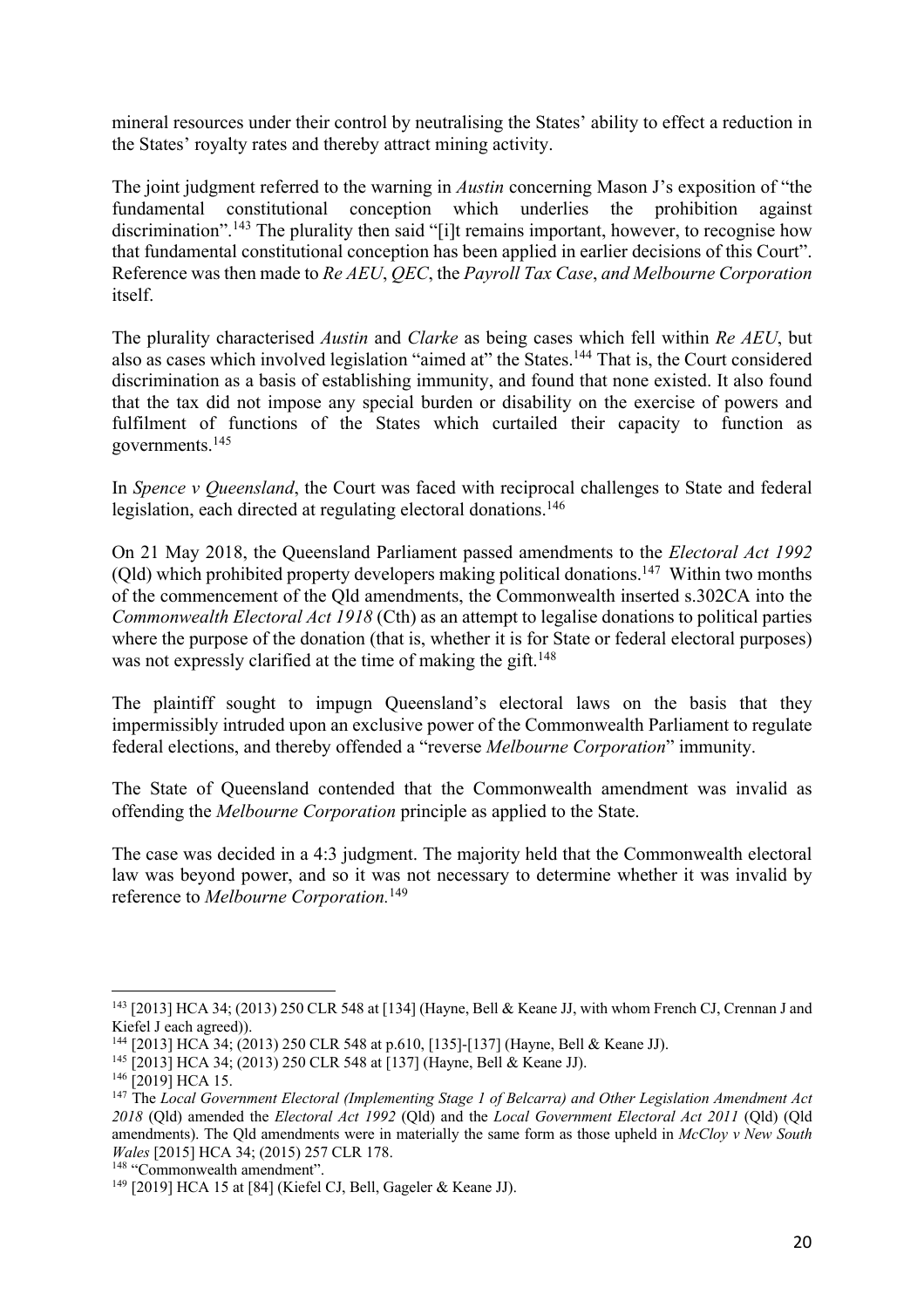However, the majority had to contend with the second contention, namely whether the State electoral laws breached a "reverse *Melbourne Corporation*" immunity.

## *The Commonwealth's Immunity from State Laws*

In *Pirrie v McFarlane*150, it was held that that members of the Commonwealth Armed Forces were subject to State laws regulating driving licences notwithstanding the Commonwealth officer was driving a car without a licence in the course of his duties. 151

Knox CJ reasoned that the Commonwealth had the ability to protect itself from State laws if it chose to do so (that is, by utilising s.109 of the Constitution). 152 Starke J also upheld the State law on the basis that it was "not aimed particularly at the Defence Forces" and because the Commonwealth had ample legislative power to maintain its Forces free from any inconvenient legislation of the States. 153

In *West v Commissioner of Taxation (NSW)*154, the Court held that a State could tax the pension of a retired federal public servant. Once again, the various judgments focused on the ability of the Commonwealth to shield itself and its employees from State taxation if it so wished.

In *Uther v Federal Commissioner of Taxation*155, a majority of the Court decided that the State could limit the Commonwealth prerogative right to priority payment in the case of a liquidation. Dixon J dissented in *Uther* on the basis that it was beyond the competence of the State to abrogate the Commonwealth's priority. Dixon J rejected s.107 of the Constitution as establishing any foundation for the majority's reasoning, arguing that, at the instant the Colonies became States upon Federation, they had no power to regulate the relations between the Commonwealth and its subjects because "it formed no part of the old colonial power".<sup>156</sup>

In *Essendon Corporation v Criterion Theatres Ltd*<sup>157</sup>, the issue was whether the Commonwealth was liable to municipal rates in respect of premises which were taken over and occupied by the Commonwealth Defence Forces. Dixon J held that "the State may not levy a tax directly upon the Commonwealth in respect of the execution of its duties or the exercise of its functions".158 As the Defence Forces were temporary occupants of the properties, the tax was not technically in violation of s.114 of the Constitution.

This, however, raises the issue of whether the doctrine of Commonwealth immunity developed by Dixon J could be said to conform with the spirit of the federal Constitution which at one level purports to recognise an immunity from taxation in s.114, but upon a strict reading applies the reciprocal immunities to "property" only.159

<sup>150</sup> (1925) 36 CLR 170.

<sup>&</sup>lt;sup>151</sup> The US Supreme Court had held, on the same facts, that the States had no power to regulate the activities of federal officers in this respect: *Johnson v Maryland* 254 U.S. 51 (1920).

<sup>152</sup> (1925) 36 CLR 170 at p.184.

<sup>153 (1925) 36</sup> CLR 170 at p.228-229.

<sup>154 (1937) 56</sup> CLR 657.

<sup>155 (1947) 74</sup> CLR 508.

<sup>&</sup>lt;sup>156</sup> (1947) 74 CLR 508 at pp.530-531.

<sup>157</sup> (1947) 64 CLR 1.

<sup>158</sup> (1947) 64 CLR 1 at p.17.

<sup>&</sup>lt;sup>159</sup> See Jeremy Kirk, "Constitutional Implications (I): Nature, Legitimacy, Classification, Examples" [2000] *MelbULawRw* 26; (2000) 24(3) *Melbourne University Law Review* 645.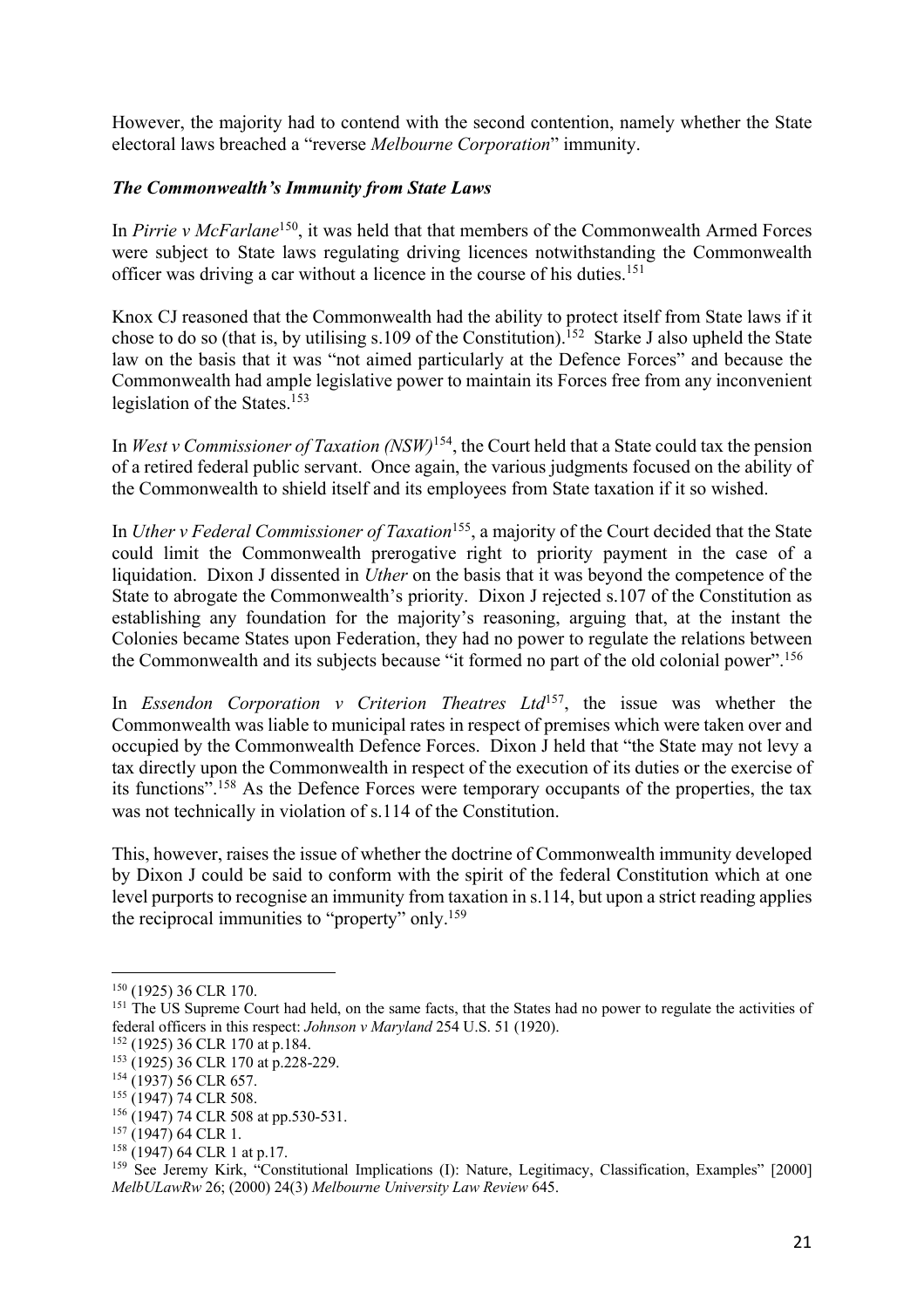Dixon J, although the sole dissentient *Uther*, carried the day when the issue of Commonwealth priority in liquidation came before the Court in *The Commonwealth v Cigmatic Pty Ltd*. <sup>160</sup> The Court held that a State law could not abrogate a Commonwealth prerogative claim.

Dixon CJ rejected the notion that *Cigmatic* was merely the reflection of the application of the *Melbourne Corporation* principle in reverse.<sup>161</sup> To Dixon CJ, what was important was the absence of State legislative power and not on any implication derived from the Federal nature of the Constitution.

The *Cigmatic* doctrine of implied Commonwealth immunity from State legislation was revisited in *Re Residential Tenancies Tribunal (NSW); Ex parte Defence Housing Authority*. 162 In that case, the Defence Housing Authority leased property for Defence personnel.<sup>163</sup> The owners of properties leased by the Authority sought to exercise rights to inspect premises pursuant to orders made by the Residential Tenancies Tribunal of NSW. The Authority maintained that it was not bound by orders of a State Tribunal on the basis of the *Cigmatic*  immunity. A majority of the Court held that the Authority was subject to the orders of the Tribunal. In doing so, the majority purported to apply the doctrine from *Cigmatic.* 164

Brennan CJ in *Re Residential Tenancies Tribunal* adopted a similar approach to Dixon CJ in confining the *Melbourne Corporation* principle to a constraint upon Commonwealth legislative power.<sup>165</sup> This approach, however, is to be contrasted with the approaches, for example, of Dawson, Toohey and Gaudron JJ. Their Honours employed the language of *Melbourne Corporation* when attempting to assign a foundation to the *Cigmatic* doctrine.166

In Dixon J's analysis in *Uther* and later in *Cigmatic*, the federal system "is necessarily a dual system" in which "you do not expect to find either government legislating for the other. But supremacy, where it exists, belongs to the Commonwealth, not the States".<sup>167</sup>

Although couched in the language suggestive of a lack of State power to enact laws that impermissibly burden the Commonwealth, a clear majority of the Court in *Spence v Queensland* found that there is indeed a "reverse" *Melbourne Corporation* immunity available to the federal government.

The majority in *Spence* ultimately held that the Commonwealth amendment was not a law supported by a relevant head of constitutional power and therefore wholly invalid. It was characterised as a law purporting to confer immunity from the consequences of State electoral

<sup>160</sup> *Cigmatic* [1962] HCA 40; (1962) 108 CLR 372.

<sup>161</sup> *Cigmatic* [1962] HCA 40; (1962) 108 CLR 372 at p.378.

<sup>162</sup> (1997) 190 CLR 410.

<sup>&</sup>lt;sup>163</sup> "the Authority".

<sup>164</sup> However, reformulated in the sense that a distinction was drawn between the "capacities" of the federal Executive Government and "exercise" of those capacities: pp.438-439 (Dawson, Toohey and Gaudron JJ).

<sup>165</sup> *Re Residential Tenancies Tribunal* (1997) 190 CLR 410 at 425; Brennan J's approach was criticised in *Spence v Queensland* [2019] HCA 15 at [101] (Kiefel CJ, Bell, Gageler & Keane JJ); at [308] (Edelman J); see also Anne Twomey "*Federal Limitations and Legislative Power of the States and the Commonwealth to Bind One Another*" [2003] *FedLawRw* 20; (2003) 31(3) *Federal Law Review* 507.

<sup>&</sup>lt;sup>166</sup> Re Residential Tenancies Tribunal (1997) 190 CLR 410 at p.443.

<sup>167</sup> *Uther* (1947) 74 CLR 508 at p.529; see also *Essendon Corporation v Criterion Theatres Ltd* (1947) 74 CLR 1 at p.22 (Dixon J).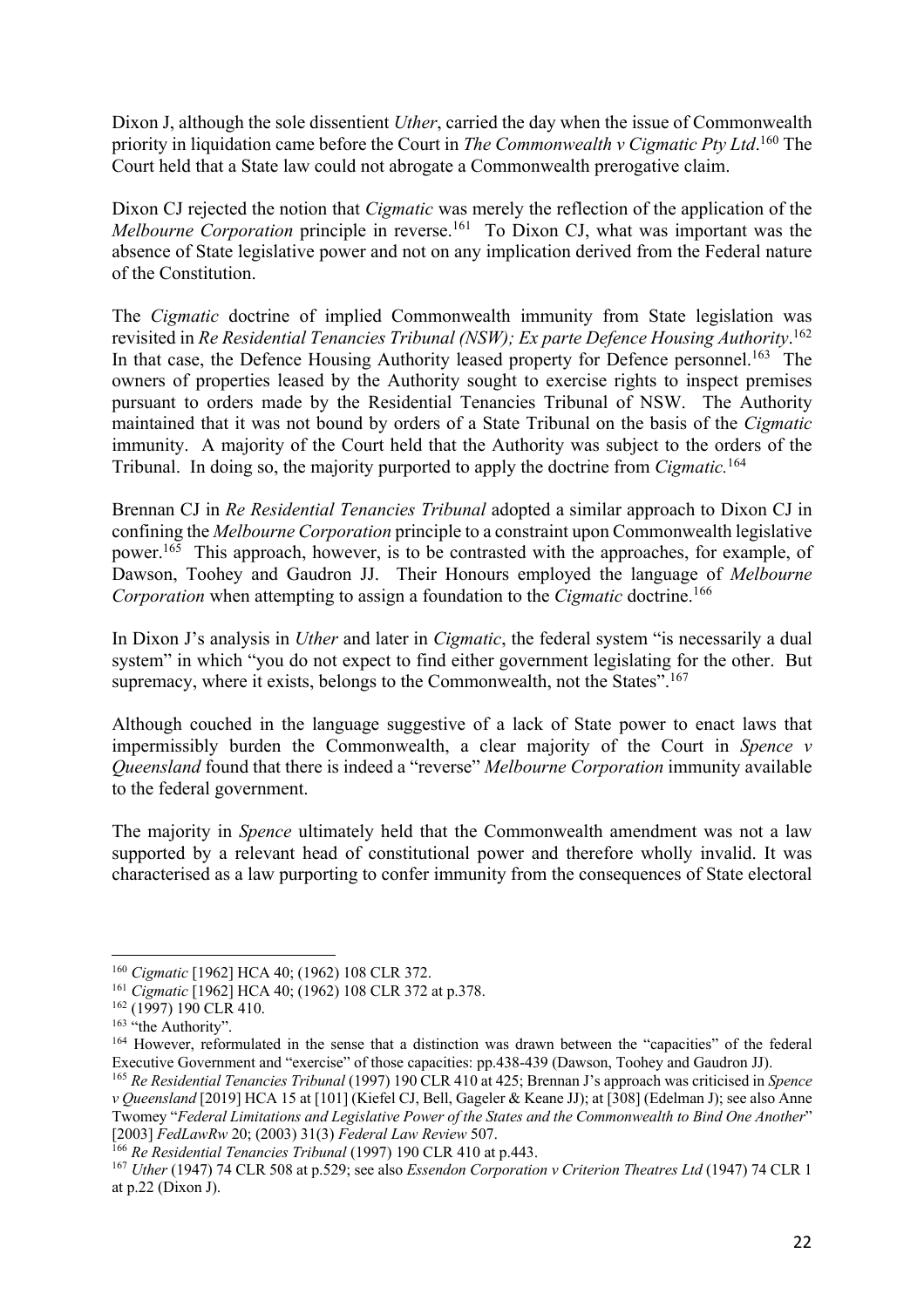laws which had no relevant connection with federal elections.<sup>168</sup> By contrast, the State's regulation activities were said to fall within "the heartland of State legislative power".<sup>169</sup>

It was submitted by the States that the operation of s.109 of the Constitution meant there was no need for the Commonwealth to be protected by an implied immunity from interference by State law. The majority recognised that, in practical terms, there is more scope for a Commonwealth law to interfere with operations of the government of a State than there is for a State law to interfere with operations of the government of the Commonwealth because of s.109.170 However, without reference to the majority judgments in *Pirrie v McFarlane*, the majority found that "[t]he reciprocal operation of the structural implication is not displaced merely because s 109 allows a Commonwealth law to be used as a shield".<sup>171</sup>

The majority found that the Qld amendments did not impose a special disability or burden on the Commonwealth as they did not deny to the Commonwealth the capacity to regulate its own elections. The most that could be said of the Qld amendments was that they denied to some participants in the federal electoral processes a source of funds that would otherwise be available.172

In language consistent with that employed in *Fortescue*, the majority found that the State laws were "not directed to the Commonwealth" and they did "not impose a special disability or burden on the Commonwealth".173

Gordon J thought it "unnecessary to decide whether a reverse *Melbourne Corporation* principle exists, beyond that identified in *The Commonwealth v Cigamatic Pty Ltd (In liq)*" as any such doctrine "would not be infringed by prohibition of a limited class of political donations" as the prohibition as not "directed at the Commonwealth" nor did it impose any "special disability or burden on the exercise of powers and fulfilment of functions which curtails the Commonwealth's capacity to function".174

Edelman J would have found the Commonwealth amendments valid. However, his Honour, like the majority, found "a symmetrical application of the implication" such that the *Melbourne Corporation* principle also applied in reverse.<sup>175</sup>

After setting out the various formulations of the *Melbourne Corporation* principle, Edelman J stated that they could be "reduced to a consideration of the magnitude of the burden upon the other polity's capacity to function as a government. That assessment is one of "evaluation and  $degree$ "".<sup>176</sup>

Various factors were identified including whether the law was "targeted at the other polity and the more essential the governmental function that it curtails is to that other polity".177 Edelman J held that the burden of the provisions of the Queensland amendments upon the

<sup>168</sup> *Spence v Queensland* [2019] HCA 15 at [82].

<sup>169</sup> *Spence v Queensland* [2019] HCA 15 at [80].

<sup>170</sup> *Spence v Queensland* at [103] (Kiefel CJ, Bell, Gageler & Keane JJ).

 $171$  [2019] HCA 15 at [103] (Kiefel CJ, Bell, Gageler & Keane JJ).

<sup>172</sup> *Spence v Queensland* at [109].

 $173$  [2019] HCA 15 at [109] (Kiefel CJ, Bell, Gageler & Keane JJ).

<sup>&</sup>lt;sup>174</sup> *Spence v Queensland* at [266] (Gordon J); Nettle J did not deal with the issue.

<sup>175</sup> [2019] HCA 15 at [309] (Edelman J).

<sup>176</sup> [2019] HCA 15 at [314] (Edelman J).

 $177$  [2019] HCA 15 at [314] (Edelman J).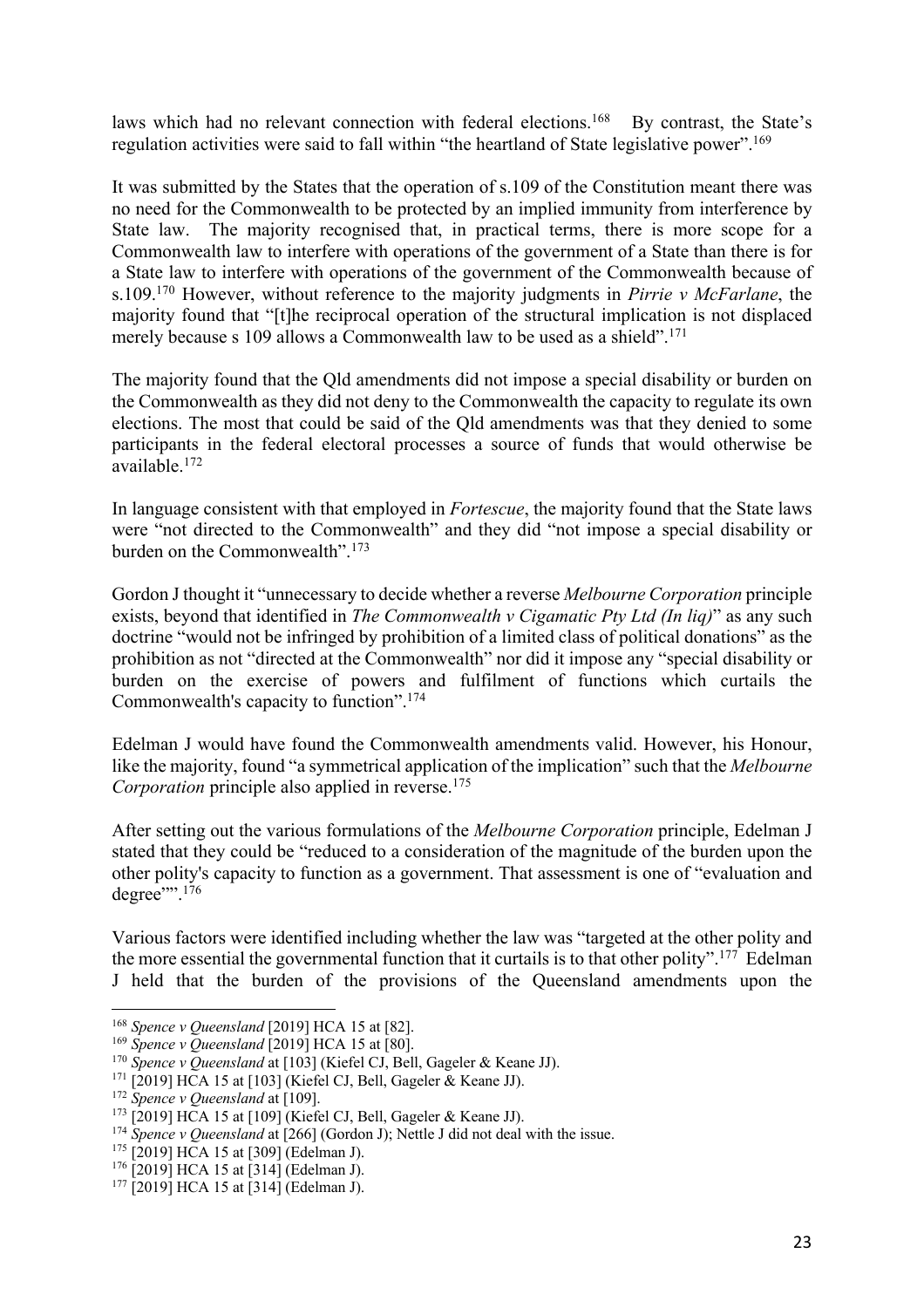Commonwealth was not significant, and the interference was not "specifically targeted" at the Commonwealth.178

It follows that five Justices in *Spence* identified a structural implication derived from the Constitution characterised as a "reverse-*Melbourne Corporation* principle", but that it did not avail the plaintiff or the Commonwealth in impugning the Queensland electoral laws.

## **Conclusion**

The *Engineers Case* "exploded and unambiguously rejected" the doctrines of "reserved powers" and of "implied immunities" which endured in the first two decades following Federation.179

The doctrine of implied immunities has undergone a revival since the *Engineers Case* was decided. Not long after *Engineers*, Dixon J began to make inroads into the literalist approach confirmed in 1920.<sup>180</sup> He did so on the basis that "strict and complete legalism"<sup>181</sup> did not foreclose the use to be made of implications derived from the Constitutional text and its structure. 182

A clear majority of the members of High Court have now confirmed the existence of both a *Melbourne Corporation* implied immunity applicable to laws of the Commonwealth, as well as the reverse doctrine applicable to invalidate laws of the States. No doubt attuned to the fact that the existence of reciprocal immunities might be thought to be recrudescent pre-*Engineers* heresies<sup>183</sup>, the majority stated that "[n]o return to extreme and discredited notions of intergovernmental immunity" was involved in recognising that the Commonwealth and the States reciprocally have the benefit of the structural implication recognised in *Melbourne Corporation*. 184

What is left, however, is arguably a doctrine of reciprocal immunities with uncertain doctrinal foundations.

In the case of State immunity from Commonwealth interference, the possible doctrinal justifications on the road to the present formulation appear to be manifold. Following *Melbourne Corporation*, focus was centred around Dixon J's formulation with discrimination alone being recognised as a ground for invalidity. Discrimination was applied to invalidate a

<sup>178</sup> [2019] HCA 15 at [317] (Edelman J).

<sup>179</sup> *Strickland v Rocla Concrete Pipes Ltd* [1971] HCA 40; 1971; 124 CLR 468 at p.485.

<sup>180</sup> *Spence v Queensland* at [276] (Edelman J).

<sup>&</sup>lt;sup>181</sup> Owen Dixon, "Address upon taking the oath of office in Sydney as Chief Justice of the High Court of Australia on 21st April, 1952" in "Jesting Pilate – and other papers and addresses" (Sweet & Maxwell Ltd, London, 1965) at p.247; see also Albert Venn Dicey, "Introduction to the Study of the Law of the Constitution" (10th ed, 1959) at p.175 ("Legalism.. means Federalism").

<sup>&</sup>lt;sup>182</sup> Australian National Airways Pty Ltd v Commonwealth [1945] HCA 41; (1945) 71 CLR 29 at 85 (Dixon J); *Lamshed v Lake* [1958] HCA 14; (1958) 99 CLR 132 at pp.144-145 (Dixon CJ; Williams, Webb, Kitto & Taylor JJ agreeing).

<sup>183</sup> R.P. Meagher & W.M.C. Gummow, "Sir Owen Dixon's Heresy" (1980) 54 *Australian Law Journal* 25 at p. 29 ("In truth, the *Cigmatic* doctrine, in its various formulations is but a revival in fresh garb of one aspect of the immunity of instrumentalities doctrine, which in both of its operations was discarded in the *Engineers'* case"); see also Greg Craven, "Heresy as Orthodoxy: Were the Founders Progressivists?" [2003] *FedLawRw* 3; (2003) 31(1) *Federal Law Review* 87; Nicolee Dixon "Limiting the Doctrine of Intergovernmental Immunity" [1993] *QUTLawJI* 1; (1993) 9 *Queensland University of Technology Law Journal* 1.

<sup>184</sup> *Spence v Queensland* [2019] HCA 15 at [107] (Kiefel CJ, Bell, Gageler & Keane JJ).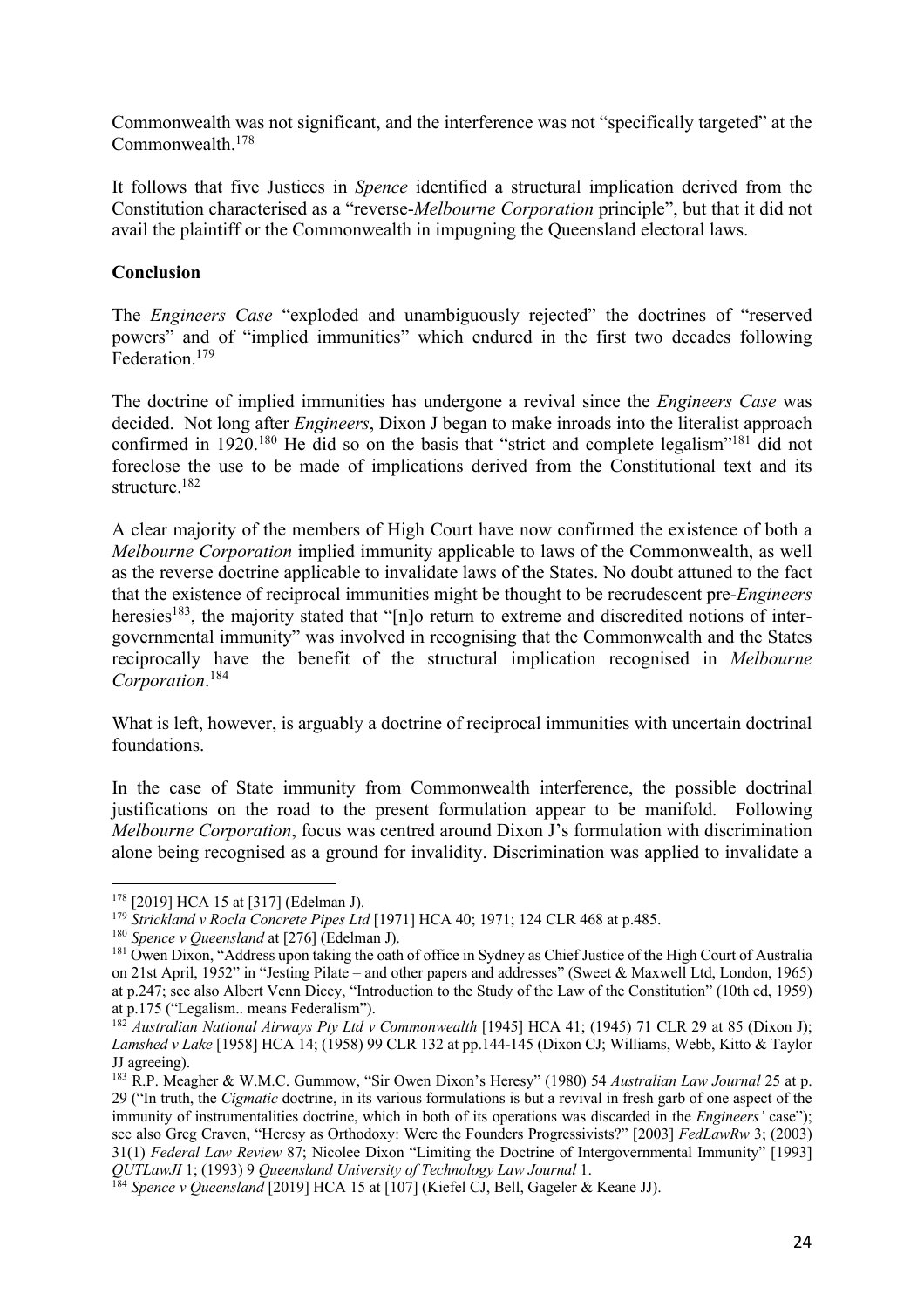Commonwealth law in *QEC* and accordingly featured in Mason J's two-limbed characterisation of the principle.

In the years that followed *QEC*, there was a shift away from Dixon J's formulation and towards that of Starke J's in *Melbourne Corporation.* This in turn involved a move away from Mason J's characterisation in *QEC* and instead centred on Dawson J's single limb test in *QEC*, which embraced Starke J's original exposition.<sup>185</sup> McHugh J in *Austin* objected to the abandonment of Mason J's two-limbed formulation in *QEC* on the grounds that it "may lead to unforeseen problems in an area that is vague and difficult to apply".<sup>186</sup>

The reframed doctrine as expounded in *Austin* arguably set the bar at a level beyond that which the legislation in either *Melbourne Corporation* or *Queensland Electricity Corporation* was required to meet. This is because Dixon J in *Melbourne Corporation* rested the principle upon the singling out of States for special burdens which would not necessarily amount to an existential threat to the functions of the State itself. However, the test in respect of impairment in *Austin* was applied such that an abrogation of choice in respect of important State government functions was more readily able to be made out such as to give rise to invalidity.

The *Melbourne Corporation* principle now "requires consideration of whether impugned legislation is directed at States imposing some special disability or burden on the exercise of powers and fulfilment of functions of the States which curtails a capacity to function as governments". <sup>187</sup> The Court in both *Fortescue* and *Spence v Queensland* applied this test and gave consideration to whether the law was "aimed at" the States, thus reintroducing discrimination into the calculus.

In the case of Commonwealth immunity from State interference, there appears to be no compelling reason for its existence.<sup>188</sup> Encroachment by way of taxation by a State on Commonwealth property is prevented by s.114 of the Constitution. Moreover, the Commonwealth is well-armed to protect itself from any State interference through the use of s.109 of the Constitution. However, following the result in *Spence v Queensland*, it might legitimately be thought that the prophylactic pathway cleared by s.109 may not always guarantee immunity.<sup>189</sup>

The position arrived at in Australia appears once again to have converged with the development of the reciprocal doctrine in the USA wherein the relevant question asked is not whether the federal government has allowed itself to be subjected to state law by waiving constitutional immunity but, rather, whether the subject matter is one of federal or State concern.<sup>190</sup>

<sup>185</sup> *Cf Austin v The Commonwealth* (2003) 215 CLR 185 at pp.281-282, [223] (McHugh J); Adam Sharpe, "State Immunity from Commonwealth Legislation: Assessing its Development and the Roles of Sections 106 and 107 of the Commonwealth Constitution" [2012] *UWALawRw* 23; (2012) 36(2) *University of Western Australia Law Review* 252.

<sup>186</sup> *Austin* (2003) 215 CLR 185 at pp.281-282, [223].

<sup>&</sup>lt;sup>187</sup> *Fortescue Metals Group Ltd v Commonwealth* (2013) 250 CLR 548 at p.609 [130] (Hayne, Bell & Keane JJ); *Spence v Queensland* [2019] HCA 15 at [108] (Kiefel CJ, Bell, Gageler & Keane JJ); at [308] (Edelman J).

<sup>&</sup>lt;sup>188</sup> Ronald Sackville, "The Doctrine of Immunity of Instrumentalities in the United States and Australia: A Comparative Analysis" Volume 7, *Melbourne University Law Review* 15 at p.63; Catherine Penhallurick "Commonwealth Immunity as a Constitutional Implication" [2001] *FedLawRw* 8; (2001) 29(2) *Federal Law Review* 151.

<sup>189</sup> *Spence v Queensland* [2019] HCA 15 at [104] (Kiefel CJ, Bell, Gageler & Keane JJ).

<sup>190</sup> *Mason v United States* 260 US 545 (1922).